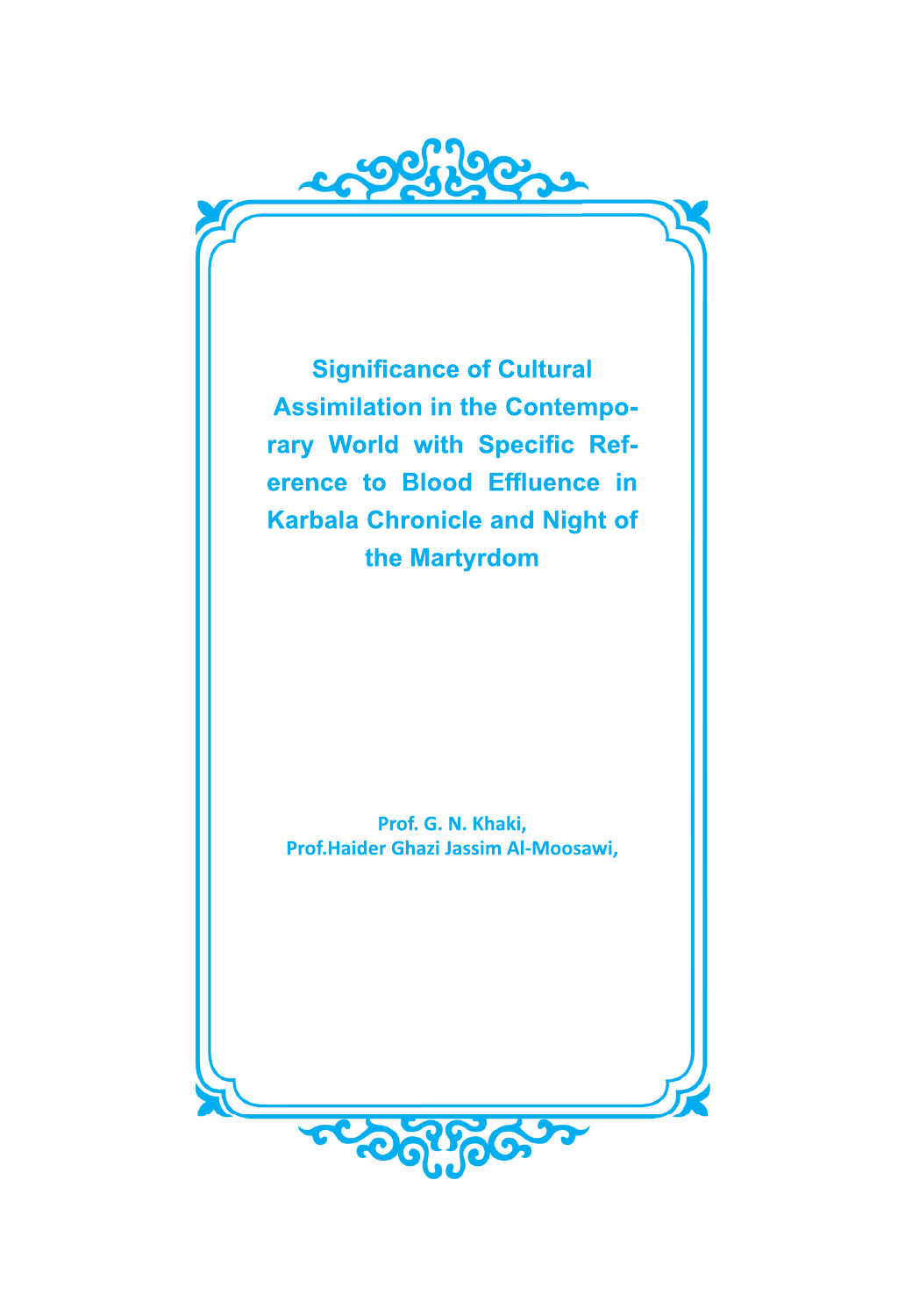**Significance of Cultural Assimilation in the Contemporary World with Specific Reference to Blood Effluence in Karbala Chronicle and Night of the Martyrdom**

Prof. G. N. Khaki, University of Kashmir, Hazratbal, Strinagar, J&K, India Prof.Haider Ghazi Jassim Al-Moosawi, Department of English, College of Education for Humanist Sciences , University of Babylon

> khaking@gmail.com Haider\_Literature@yahoo.com

> > **Received: 23/6/2017 Accepted : 30/8/2017**

Turnitin - passed research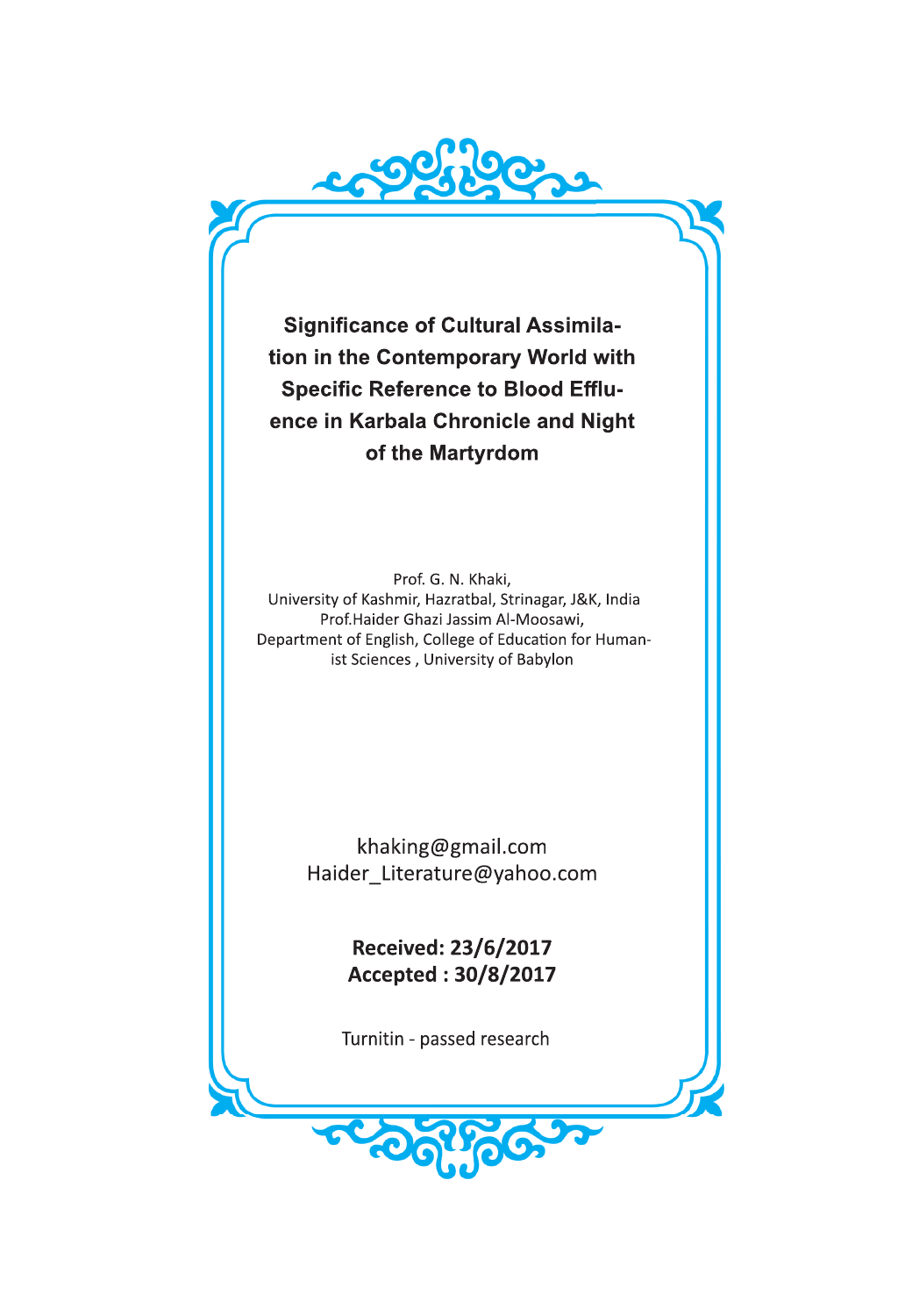### Abstract :

 Cultural assimilation comes to the fore as so spectacular a motive and a drive in modern drama, Man, quite recently, wallows into diverse ordeals ; to tolerate under the hammer of the world requirements and the anvil of reality ; to observe whatsoever rigours exude and to determine his colour in the welter of such an unabated vice or virtue. In drama , the globalisaton asthe feature of present day culture prevails throughout literature and life to erect a culture fraught with all bonds , feeble and dominant giving birth to Gloculture. However, the Islamic culture emerges as gloculture asthe Islam runsinto promulgation worldwide to convey the manifestos of tolerance , pluralism and philanthropy ; the martyrdom of Imam AL-Hussein strikes epitome of valour and faith at the face of jeopardy and despotism and revives decorum and principlism at the face of anomie and mundanity , which bids virtue and forbids vice on earth.

Keywords : Karbala, Cultural assimilation, commemoration, elegy, Majlis, Imam Hussain, Voice of Hussain, gloculture , forte epic genre, thesis poetry , stichomythia

**32<sup>nd</sup> Edition** Rabi Al-Thani 1441 . December 2019 --------- 123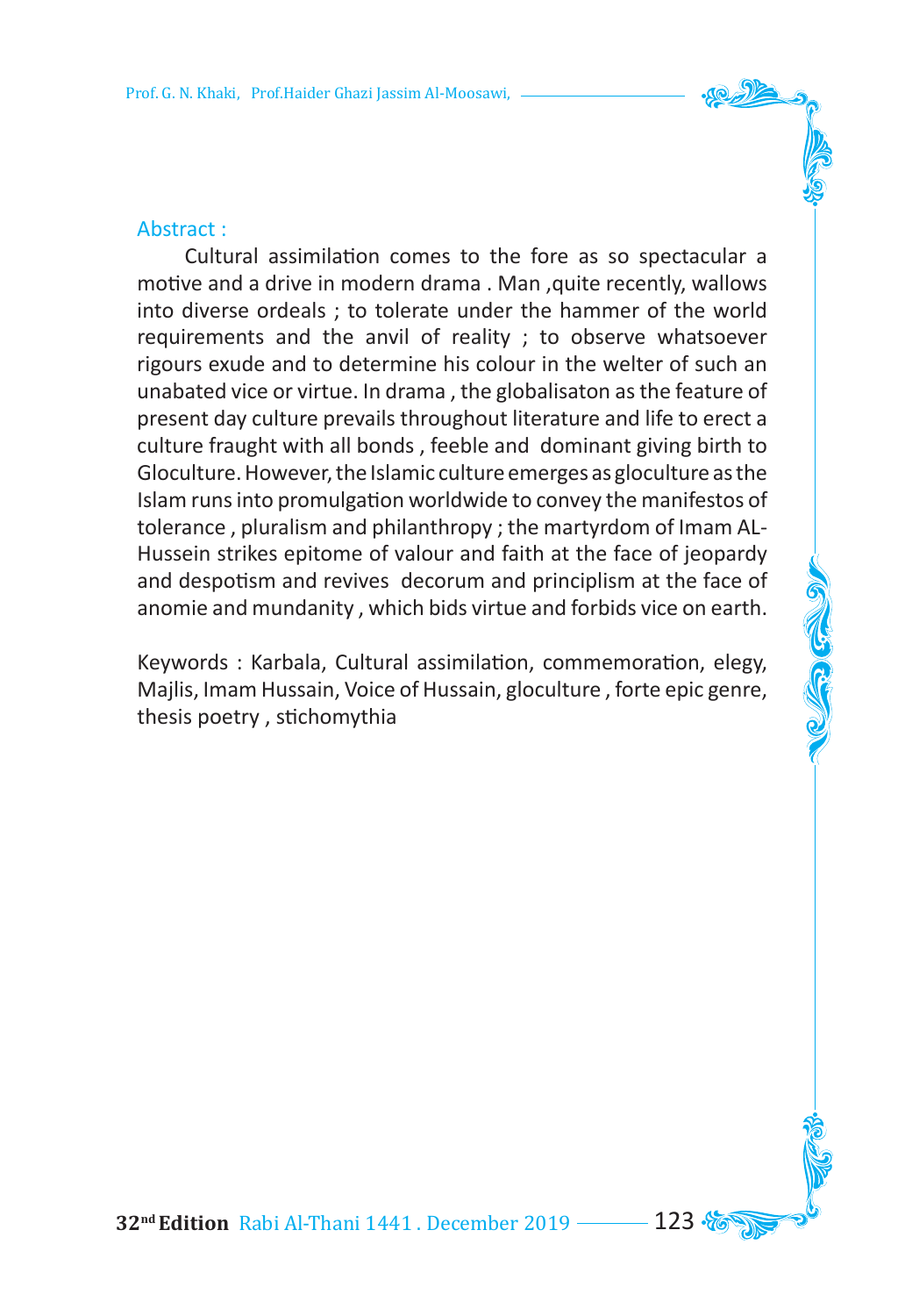Colla Colla

SIGNIFICANCE OF CULTURAL ASSIMILATION IN THE CONTEMPORARY WORLD WITH SPECIFIC REFERENCE TO BLOOD EFFLUENCE IN KARBALA CHRONICLE AND NIGHT OF THE MARTYRDOM

# **Faith into literature : Contemporary Lens**

Islam was first introduced in South Asia by Arabs, its large scale influence takes place only after the conquest of the Ghaznavid Sultans when the Sufi saints begins to pour into South Asia. The Muslim Sufis play almost the similar role as the Buddhist monks did in the earlier period.

 Khurasani merchants acquire rare books from most parts of the globe and Central Asian Sufis establish their offshoots (silsilas) in different parts of the world. Renowned works like Chihar-Maqala by Nizami Uruzi Samarkandi, Sikandarnama of Nizami Ganjiui, Futuh-al-Buldan of Yaqut-al-Hamawi and Safarnama of Ibn Fadlan, besides providing a descriptive sketch of socio-cultural conditions of Medieval Central Asia refer to the quantum of relationship between India and Central Asia. Zia-ud-Din Barani's Tarikh-e-Firoz-Shahi gives an account of the activities of the people of Central Asia with India during the 13th and 14th Centuries of the Christian era , Abul Fazal's Aini-Akbari contains several themes formulating some important aspects of the history of Central Asia and India<sup>1</sup>. These celebrated scholars give a long list of different varieties , cultural objects; embroidered clothes and carpets from Yazd, Kashan.

The conquest of multiple territories, intermixing of races and synthesis of various cultures, demonstrates a global vision of Islam. The process of cultural interaction vehemently lurks in the civilization of Islam. The nexus between Arabs and Central Asia, the spread of Islam and its subsequent consolidation in the region, by and large , pertain to Islam as a religion and a culture ; significant contributions are made by Central Asian, Iranian, and Indian scholars, and other artists to the enrichment of Asian culture and civilization.

The emphasis on the acquisition of knowledge and science in Islam encourages the growth of learning and the emergence of multifarious literature. Active relations and continuous exchange of ideas between the two regions lead to the opening of many new avenues of cultural creativity in literature and art, often producing a blend of two or more styles or even leading to the emergence of a unique pattern and genre. 2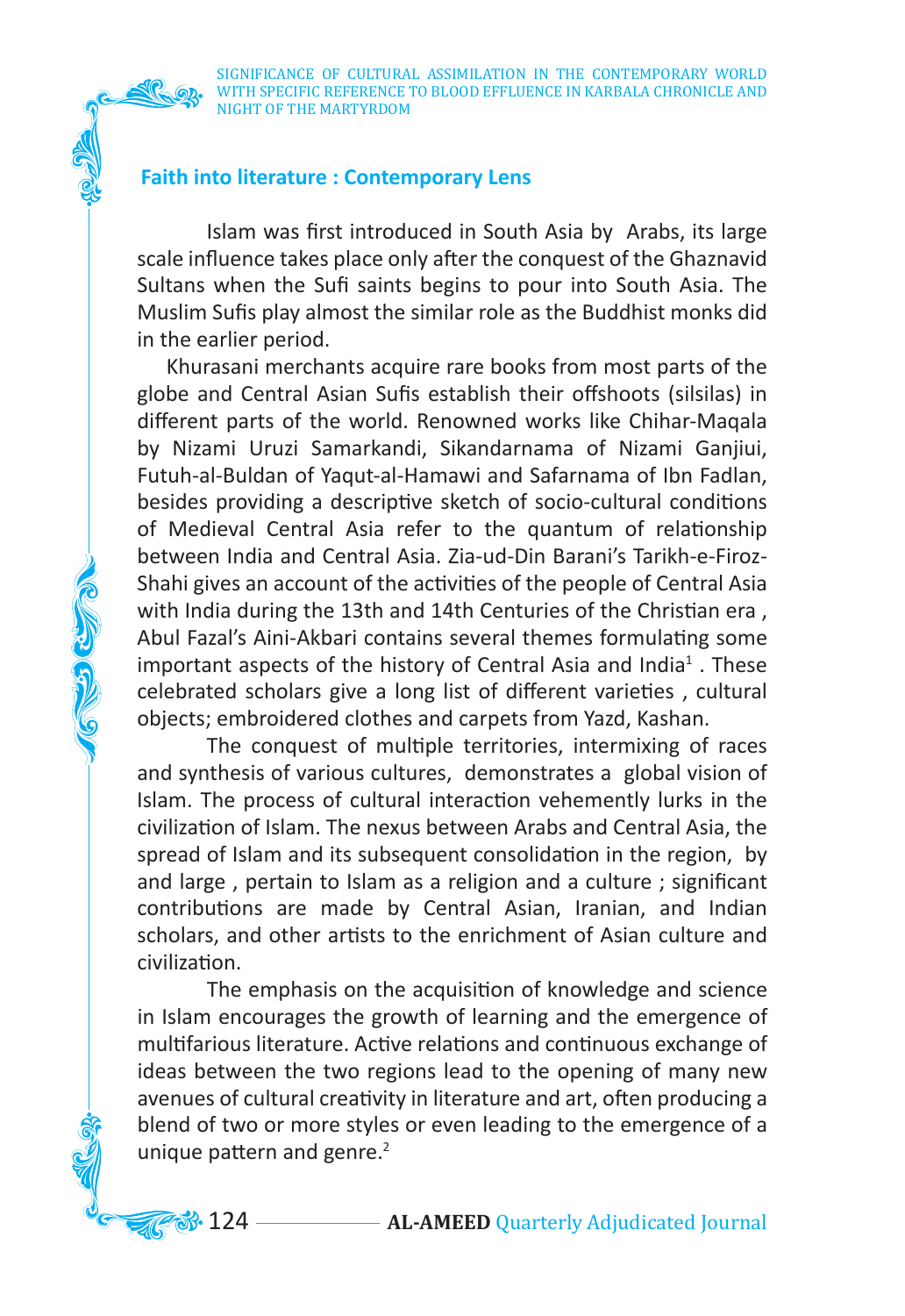ThegreattranslationmovementthatgetsinitiatedatBaghdad as early as 2nd half of the 8th Century is one of the pioneering steps towards the cultural synthesisation and globalization of knowledge. The canons of learning from East and West are studied on a global level. The results of this movement started at Bait-ul-Hikmah are realised in the academies of Spain, Alexandria, Africa, Nishapur, Samarkand, Bukhara and Sindh <sup>3</sup>. The biographical sketches found in the Ain-i-Akbari, the Muntakhab-ut-Tawarikh, the Tabaqat-i-Akbari (and at a later period the Maasir-ul-Umara, Zakhirat-ul-Khawanin) and other sources confirm the arrival and the sojourn of most of the renowned men of talent from Turan and Iran. 4

This historical process of cultural interaction and assimilation grants kiss of life to a process of acculturation and enculturation triggering the phenomenon of globalization.The Islamic culture comes in various forms and becomes part and parcel of the life of people adopting the religion. Primarily rituals and duties form the root and core of the Islamic faith and are obligatory on every Muslim, without consideration of men and women, and get prominence as important components. Then, there are other aspects of Islamic faith which are not obligatory and can be adjusted as per the local culture e.g. we can use local language to supplicate or mention the non-obligatory things.

One of the important components of religion of Islam is the love of prophet and his progeny, as mentioned in sura alshura verse. (Qul la as al lakum lil ajaral ilal mawadatafilqurba) 5 "Oh Mohammad s.a.w tell them that I don't require any thing in exchange for the service I did to you through bringing the message of Islam to you, except to love my relatives (progeny)." Thus Quran directs people to love (have muwadah, passions ) with the descendents of Prophet of Islam. In this regard prophet s.a.w. has several times mentioned that his daughter Fatima and her husband (Ali ) and her children are his progeny<sup>6</sup>.Thus it is obligatory on every Muslim to have great affection and love of the prophet's progeny. Their worries are the worries of umah and their appeasement is the appeasements of the umah. The love must not fade away with the passage of time. As prophet s.a.w. is the prophet of all times , his descendents are to

**32<sup>nd</sup> Edition** Rabi Al-Thani 1441 . December 2019 -------- 125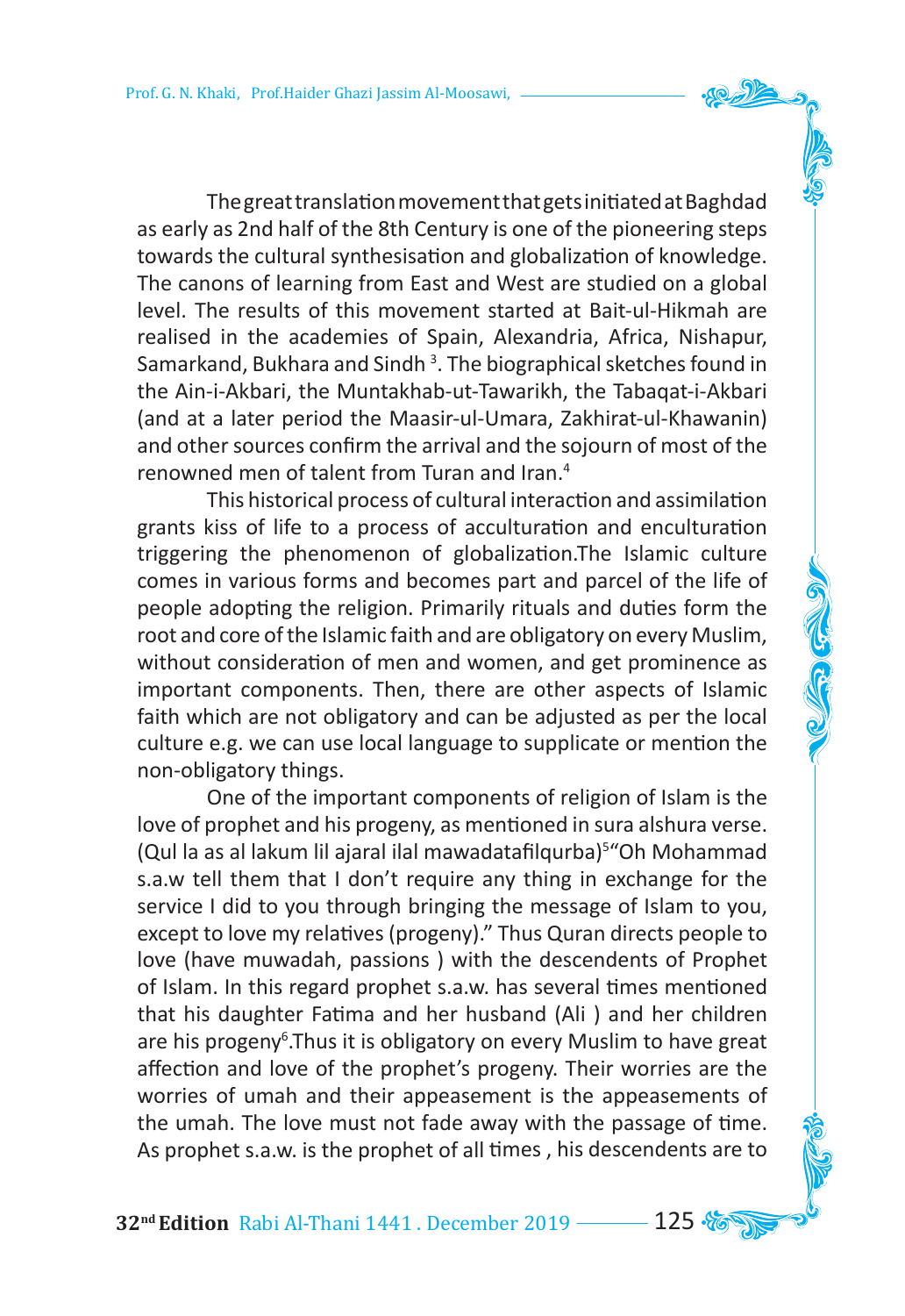be revered and loved throughout the time span.

**COLORED COLOR** 

 An important episode in the Islamic history was the battle of Karbala, wherein the grandson of Prophet s.a.w Imam Hussein (a.s) sacrificed his life along with his 72 companions in the desert of Karbala by fighting against a tyrant king (self-made Caliph) Yazid bin Muawiya ( 52C.E). This event is remembered in the history of Islam and is commemorated globally. It is since one year succeeding the event that the commemoration was held by the descendents of prophet initially at Karbala and later in Madina under the command of the leaders of the prophet's progeny called Imams<sup>7</sup>. Then with the dissemination of the Islam worldwide, the commemoration events begin to be held globally in the first month of Islamic calendar.

 The commemoration includes the Quranic teachings, deliberation from Hadiths of prophet (PBUH), lectures regarding Prophet and his relation with his progeny,(consanguine and spiritual), importance of the jihad in Islam and the description of the jihad at Karbala along with the historical account in the aftermath of Karbala .The religiopolitical and spiritual importance of the event, description about Imam Husain and his great companions as true followers of Islam runs in line with what modern man needs and should acquire in a world panting after mundanity and dehumanization ; the event is supplemented with mourning ( as per local culture), self infliction , recitation of elegy of the martyrs .

The message of Imam Hussein has acquired a global resonance. As per renowned poet of sub-continent Alama Iqbal "Insan ko baidar ho lainay do har qoum pukaray gi humaray hayHussain." (Let mankind awake, every nation will become Hussainist) It is the voice resounded in the world ; it is felt that the impact of martyrdom of Imam Hussain at Karbala along with his family members and companions has lifelong lesson for humanity; it will never end and sustain till the end of this material life on the earth. In time , the message of the martyrdom of Imam Husain happened in a solitary place, where 72 persons perished in a massacre ever found on earth within half a day of 10th Muharam (Ashura) , whose corpses arouse a faith among the oppressed, the suppressed and the coerced of the world : the voice of Husain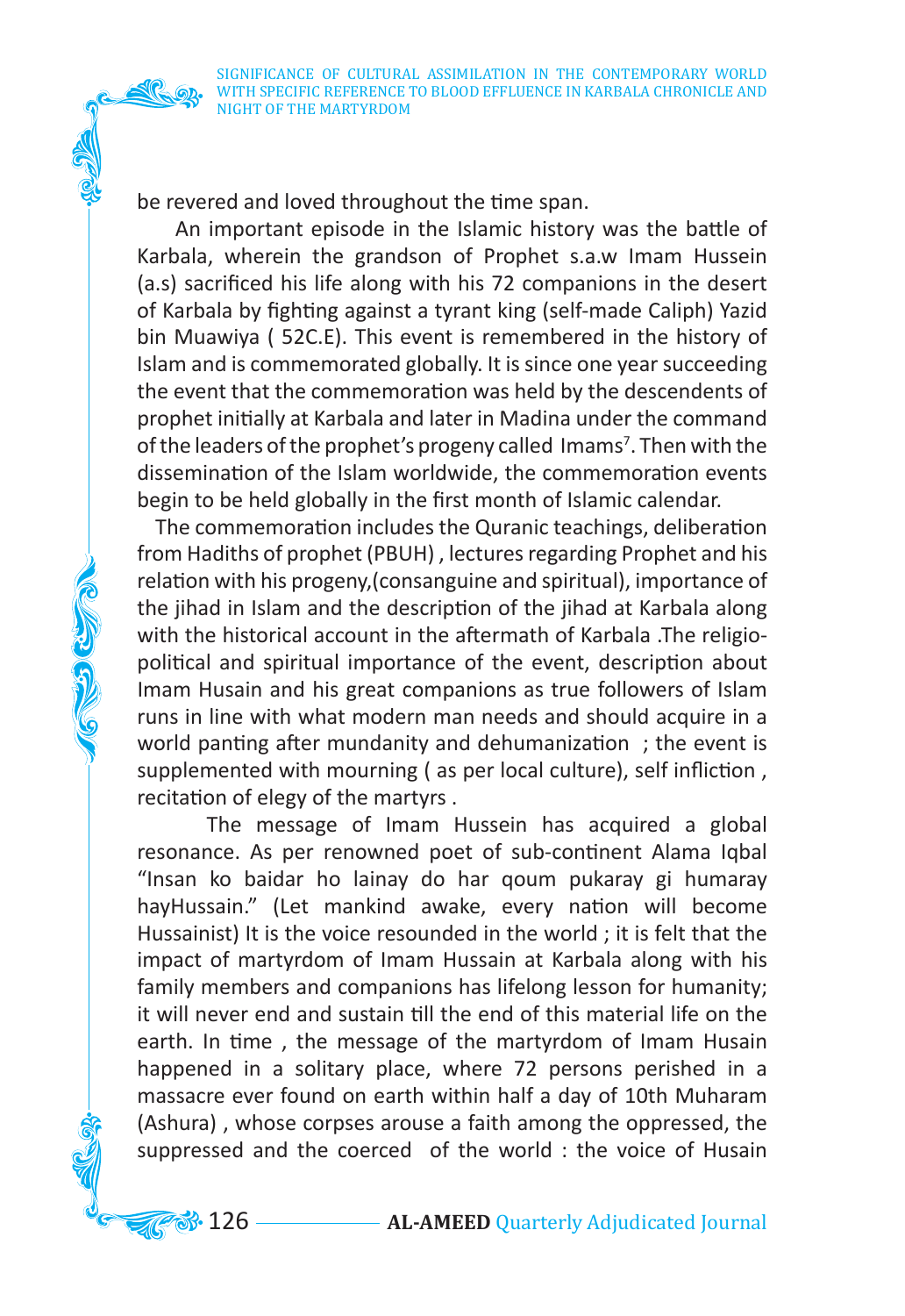resounds and has been resounding since then. It is observed in different forms worldwide. It is rightly said : every day is Ashura and every place is Karbala<sup>8</sup>. It has acquired a place in the world cultures in different forms. As such drama heaves into view to depict such epic events and figures ; man sacrifices himself for the sake of doctrines and humanity , it is a kind of altruism at the face despots : here comes a great modern dramatist , Ridha Al-Khufaji , Iraq litterateur, to render these epic events into literature exploiting nothing but reality and the angles of realism under poetic devices, innovative and promising, Blood Effulgence in Karbala Chronicle commemorates the kinks and fissures of the atrocities committed on the desert of Karbala in terms of the thesis drama :

# **Never be poignant, worshipper, It is I who am called the grandson of the messenger of Allah, Christ gives glad tidings in the Gospel, As thou know.9**

 In the abovementioned excerpt the dramatist, Ridha Al-Khufaji , employs transparent diction and historical images to rock the interlocutors into one fact that the martyrdom of Husain is remembered by different communities worldwide and every culture has assimilated the voice of Husain within itself. No colour or race could fight being entangled with such a wave , global and cultural, the culture of living in peace and prosperity ;the ways and means of assimilation of voice of Husain within a culture are different in various societies. Every culture exhibits that Husain belongs to it. The voice of Husain resound in every language in the form of verses, elegy, play, painting, banner, dress, media, cassette, music, slogans, pictures, etc. Al-Husseinist theatre theory bears the brunt of promulgating the humanitarian message of such a figure ; iconic figure and finds existence in the meant drama, Blood Effulgence in Karbala Chronicle, asthere are certain traits of humanity and human passions ; the dramatist averts tackling the adamant personality of the imam Al-Hussein ,or his prowess as a field to justice and fraternity and eschews pinpointing the main reasons of such a

**32nd Edition** Rabi Al-Thani 1441 . December 2019 127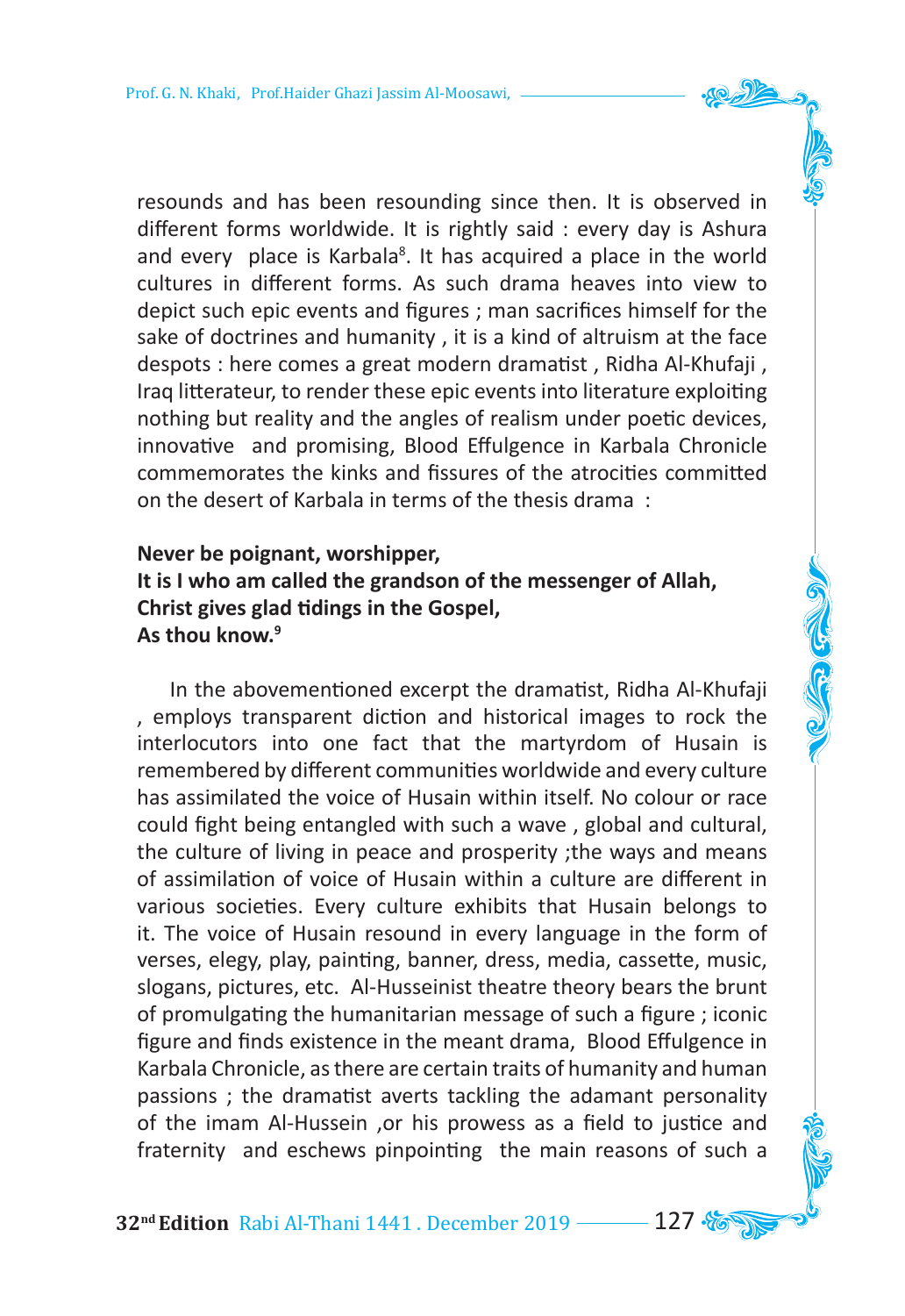Company of the

calamity for the sake of objectivity and truth that must out : Friar:

**Is it to kill a thirsty infant, In front of all the soldiers? Is that a deed of the brave? Or has the rest died thirsty? Harmala: A desert in Taff valley, In a land called Karbala, We do encompass them from all directions, We do prevent Euphrates water from them, A river irrigates the land. 10**

 The persona in theses lines invites the interlocutors to winnow the wheat from the chaff, no way but to trace the truth in the desert of Karbala reviving such events year by year ; it is a kind of stichomythia<sup>11</sup> to manifest the real motive beyond such atrocities; people cast into a massacre without perpetrating a sin or a fault, it is the sword that repudiates an olive branch; it is the mind that obliterates sapience and persists in gripping one-dimensional vantage point of mundanity . In this context, man , in modern age, finds no being and feels dislocated and inspires to emulate someone worth being a paragon , Al-Hussein, here , is an iconic figure gleaning much veneration from all races and bloods that is why his blood revives , the birth days and martyrdoms days of prophet and his descendents are commemorated worldwide, by the Muslims in general and Shia Muslims in particular. The commemorations have become part of the culture of these people, the rituals, literary objects, celebrations, etc have become assimilated in the local culture, globally.

The commemoration is not only a periodic event but a regular event throughout the year. It is performed on various occasions. On the annual birth days of prophet and his decedents ; Imams, and family members of Imam Husain(a.s).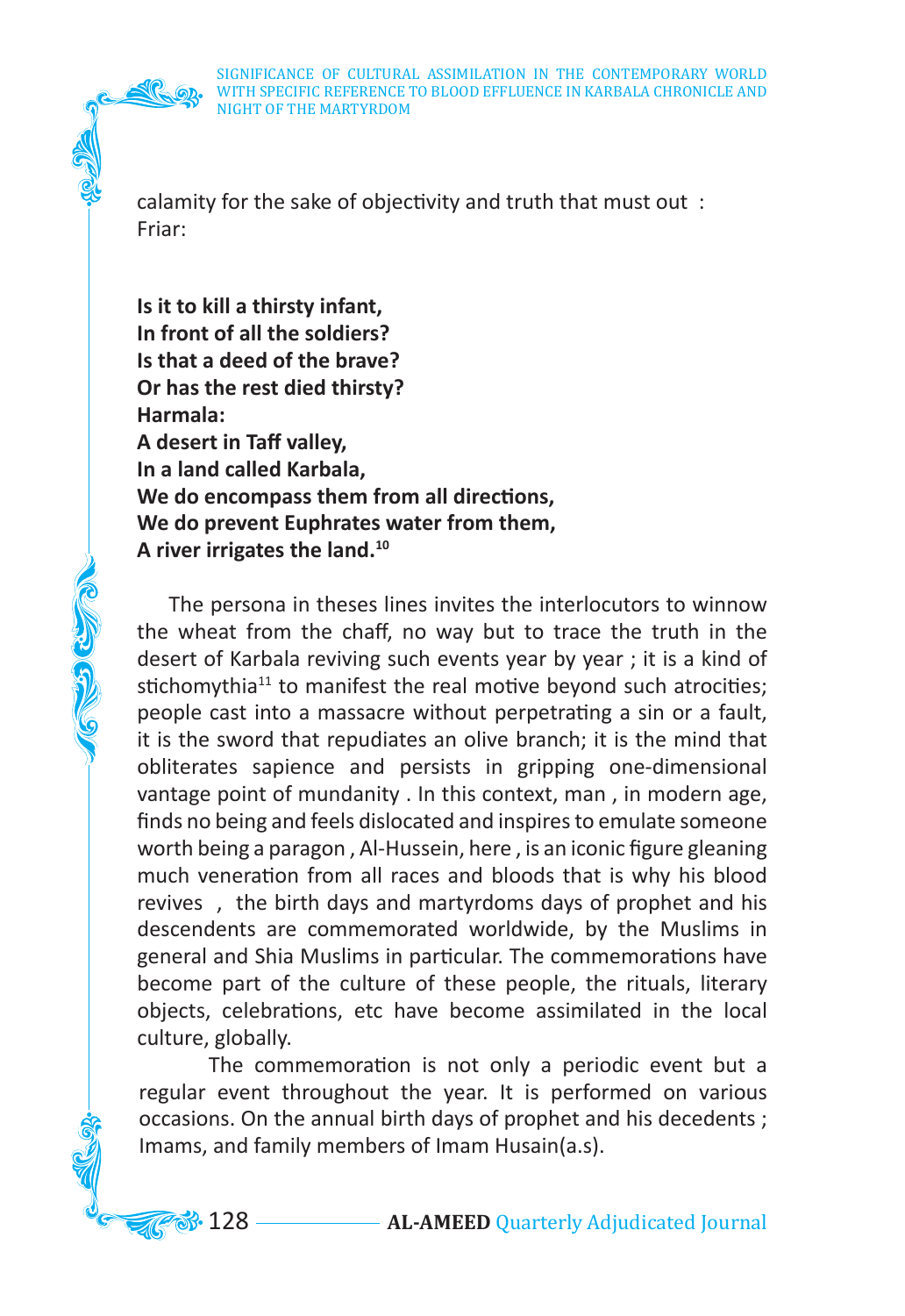#### **Cultural Assimilation into practicality**

 On the scale of provincialism , the commemoration of the Husseinist voice among Muslims of Kashmir runs in line with other communities in the world celebrated with certain acts of the Husseinist revivalism ; the data collected through participant observation and interview to the people: ulmas (Scholars) and zakir , (the persons who perform the elegy of Husain are referred aszakirs) . Literary culture and Husein: Many poets of Kashmir since medieval times have been engaged in writing the poetry of Imam Husain in the form of elegy. They are referred to as musanfas (authors) in the common language. These are the rich source of literary culture of the land. However the Kashmiri elegy, as per historical records and verbal narrations the elegy . In Kashmir , has started with the establishment of Islamic faith in Kashmir.When Mirsyed Ali Hamdani came to Kashmir he brought the holy relics of Hazrat Imam Zain ul Abidin: such as almi shareef (the fag- kheema –tent, piller to the Khankahi Hamdni at zaia Kadal srinagr. It is probably from this era that the kashiri marsiya started in Kashmir $12$ . Many elegies told by famous Sufi poet Sheikh Nur ud Din wali<sup>13</sup>. (In the later period it is estimated that the tradition of writing elegies on the martyrs of Karbala started soon after the establishment of Shia system and the Kashmiri marsiya(elegy) followed the folk forms of poetry to receive royal patronage during the Chalk period (1561-86 C.E) and it continued to develop till the late 19th century C.E. But with political instability and tyrannical rule of Mughals and Afghans Kashmir greatly affected the development of marsiya (elegy) as a distinct form of poetry<sup>14</sup>. It was only after the establishment of the Sikh and later the Dogra Dynasty (1847-1947) that there was change in the tone and theme of marsiya poetry.

 The Encyclopaedia of Indian Literature (2005) classifies Kashmiri elegies into three types namely, folk, literary and religious. Religious elegies or Kashmiri marsiyas (elegy were lamentations sung during Muhharam in majlis to express grief at the inhuman cruelty the martyrs subjected at the Karbala and to communicate the carnage , poignant, in the mind of the vast congregation inside the Imamabad .They did not show any adherence to any prosodic pattern moreover

**32<sup>nd</sup> Edition** Rabi Al-Thani 1441 . December 2019 ––––– 129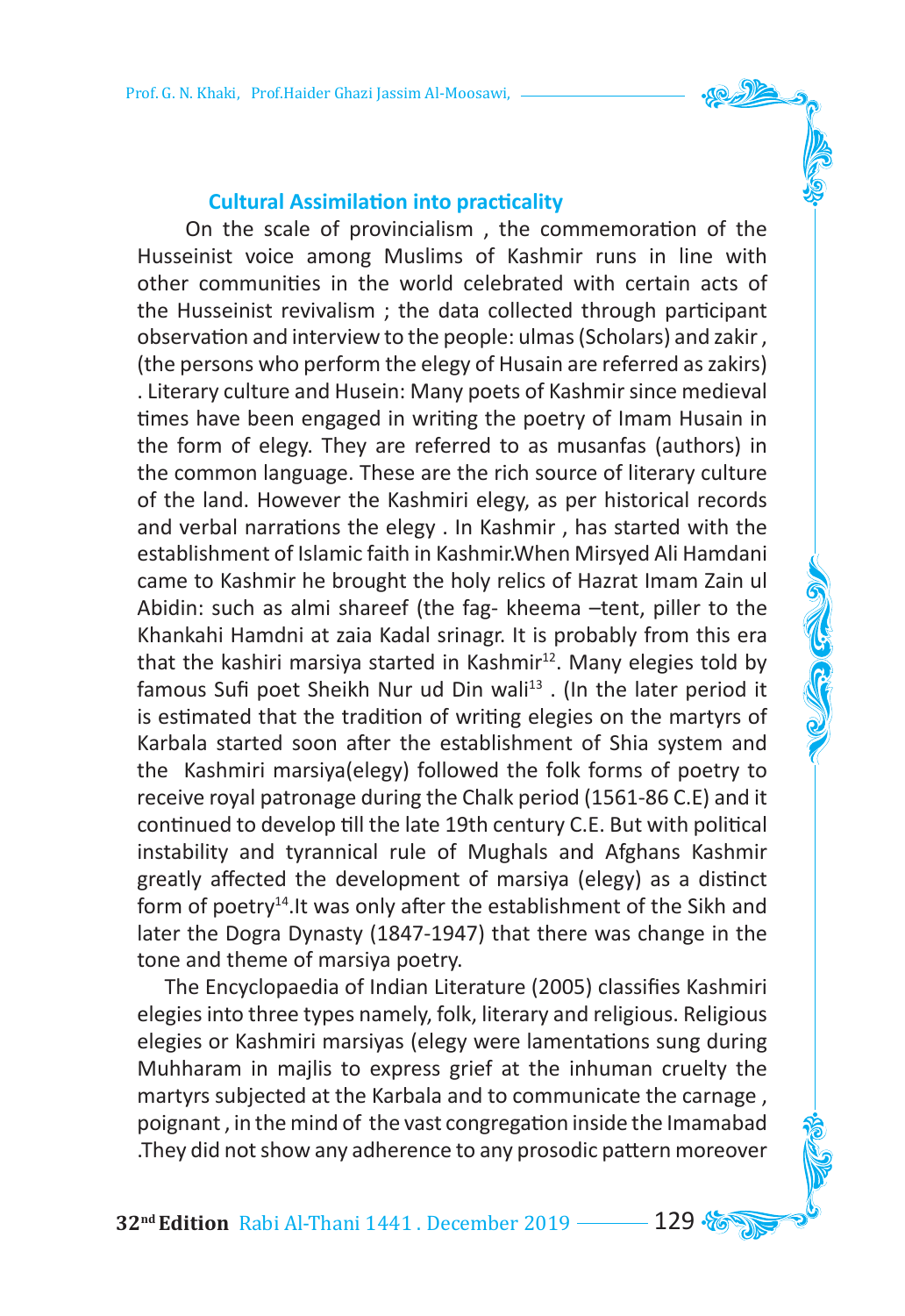i.e. Persian or Arabic tradition: they do strike foundations to such a genre.

 After ruling , the sikh dynasty allows the Shia Muslims to mourn openly the martyrdom of the Prophet'sfamily at Karbala in Kashmir. The final structure of the marsiya as it is practiced today has evolved during this period, a period which is known as the golden age of Kashmiri marsiya. Some of the prominent marsiya writers during this period include, Mulla Hakim Abdullah, Hakim Azeem, Munshi Mustafa Ali, Mirza Abul Qasim and many others. Majority of marsiya conveys the feelings of impermanence of the human world, the greed, and the tyranny, emotions that mark the everlasting human conflict of good and evil; the Husseinist literature urges the litterateur worldwide to unveil the innermost passions ; veneration to virtue and aversion to vice : It is axiomatic to prospect a fact that the poetry of Sarojini Naidu twines precise scrutiny in engraving the human despondency and fidelity to the land through the shades of imagism : all the vignettes and concepts of Indianness manifest themselves , at the very outset she emulates the pathway of the English poetry heart and soul , then takes a detour as being revised and proofread at the hand of Edmund Gosse as a godsend for her prominence and paramountacy :

CONGER S

**(The poems were) skilful in form, correct in grammar and blameless in sentiment, but they had the disadvantage of being totally without individuality. They were Western in feeling and imagery; they were founded on reminiscences of Tennyson and Shelley. 15**

 Here fervor to expose the riches and beauties of her land to all and the fever to drag herself into prominence grant her quill an impetus to set step in the acts of multiculturalism and cultural assimilation ; her images tackle a hue and cry to the sense of patriotism in a country cuddling multiplex and different tongues and religions and sting at the heart strings of her fellow people . For her India, just like Iraq , is the best and could be a bridge to the cultural assimilation and a rapport to humanitarian bonds, to be in the midstream of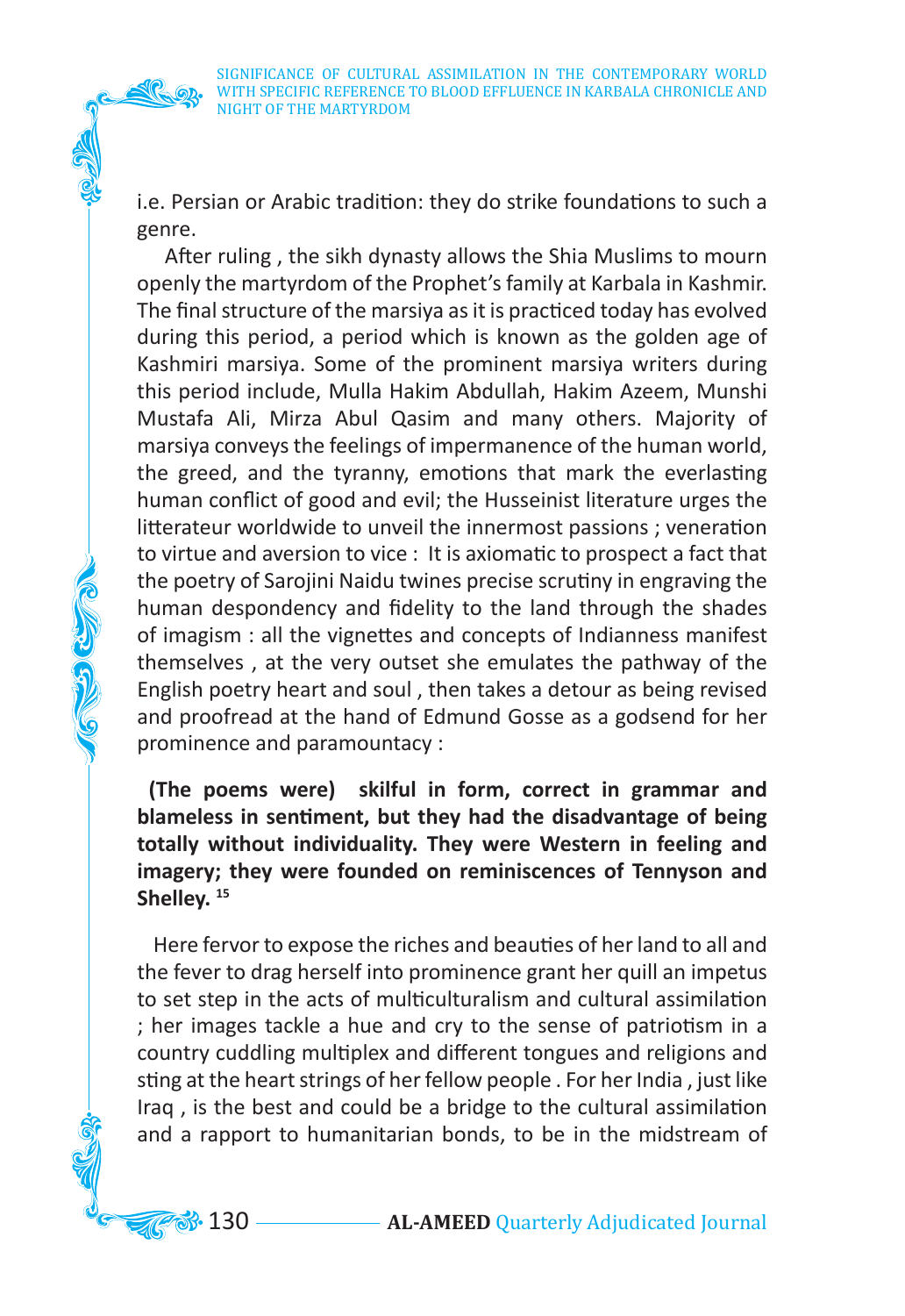reality and practicality she portrays her images under the shades of realism and truth; there is a sense of didactism; poetry , here, serves the acts of erudition and epistemic trench marks and endeavours to stern the prow of the heed to the salient pillars in the country : people should adhere for the sake of welfare and prosperity in The Lotus Mahatma Gandhi Ghandi is the pivotal and nodal persona to be emulated for his marvellous charisma .

 The more her poetry delves into the daily chore and pains of the Indian, the more it surpasses the shackles of provincialism to extend the scope of her intimations , provocation and supplications to Allah; religions in her poems know no discrimination as in The Call to Evening Prayer whose images embrace man ; in Night of the Martyrdom as a thesis poem the poetess exerts herself to cast a figure , a shout , a clarion call to all that principlism is the sinew of life; not only is imam Al-Hussein for her an infallible or an imam , he is the saviour to man in all ages , the salvation ship and a golden ladder, to emulate and adhere in pursuit of the here and the hereafter:

# **From the old haunting legion of thy pain, Thy votaries mourn thee through the tragic night with mystic dirge and melancholy rite crying to thee Husain ! Ya Husain ! Why do thy myriad lovers so lament ?16**

 For her sage and poetic delineation with truth and pertinacious doctrines and creeds with candour and transparency , Sarojini Naidu grows patriotic to be the nightingale of India , where images imbibe the best of the Indian chores and struggle for independence, whose personas bear testimony to the fact that the thesis poetry tends to be incumbent upon certain quills<sup>17</sup>; poets to stern the prow of a nation; that is why she falls under the spell and reality of the Imam Al-Hussein revolution to change and liberate the human mind from despots; in Night of the Martyrdom does the pivotal persona fight for myriad values of humanity :

**32<sup>nd</sup> Edition** Rabi Al-Thani 1441 . December 2019 ––––– 131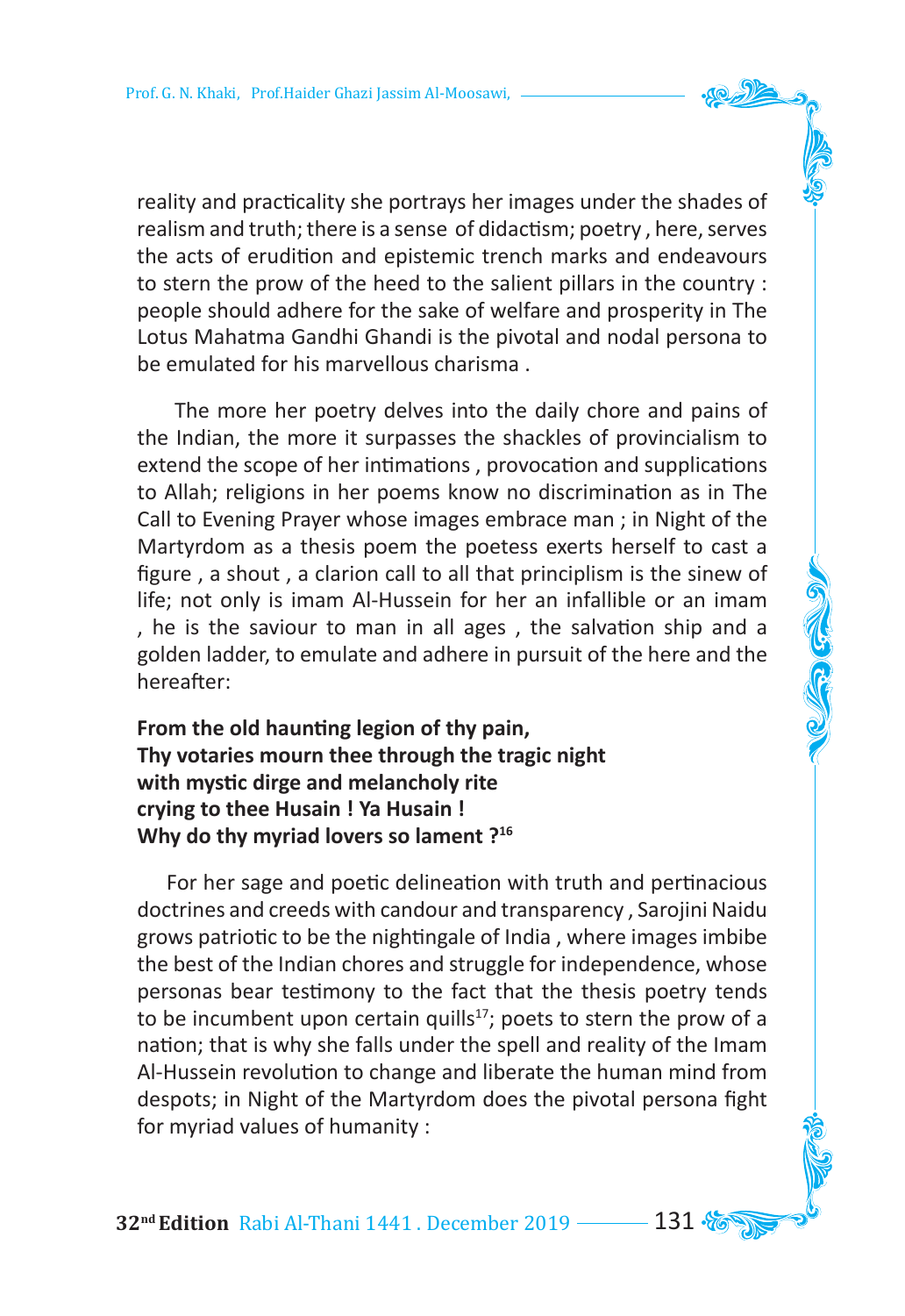SIGNIFICANCE OF CULTURAL ASSIMILATION IN THE CONTEMPORARY WORLD WITH SPECIFIC REFERENCE TO BLOOD EFFLUENCE IN KARBALA CHRONICLE AND NIGHT OF THE MARTYRDOM

**The living banner and brave covenant Of the high creed thy prophet did proclaim Bequeathing for the world's beatitude Thy enduring loveliness of Allah's Name!.18**

 Naidu exerts herself to controvert all the rumours about the stance of such an imam; the Yazidists twist the truth and presume that Imam Al-Hussein ( Peace be upon him) fights for mundanity; empire : in time he plunges into the desert and the battlefield with all his family members; children, women, sisters, brothers….it is a bevy of pearls, a constellation of peerless stars ; he abnegates himself from all acts of mundanity :

**Black-robed bare-footed, with dim eyes that rain. wild tears in memory of thy woeful plight And hands that in blind, rhythmic anguish smite Their blood-stained bosoms, to sad refrain..19** 

CONGRESSION

For reality and truth, Naidu eulogizes the imam as a saviour and as a protector of human principles to the freedom fighters worldwide; the thesis poetry , in Naidu mindset, takes hold of facts on ground with charm the votaries and adherents to him perceive what a man they emulate ad infinitum. As elucidated quite earlier , Naidu is the fount of the realistic poetry or the thesis poetry ; Imam Al-Hussein strikes an epitome of sacrifice and self-abnegation , the modern man need revert into for principlism , piety and sobriety. Yet In Blood Effulgence in Karbala Chronicle as a thesis drama Ridha Al-Khufaji casts the interlocutor in a dilemma whether to be principlist or a shadow to the shadow ; the pleasure seekers :

**My God, What have I heard? Something beyond sanity, Or rather, It's to be protested, Thousand of Yazid`s army confront a bevy , Consisting of children, women, and the old, Something beyond sanity,**

**33.** 132 — **AL-AMEED** Quarterly Adjudicated Journal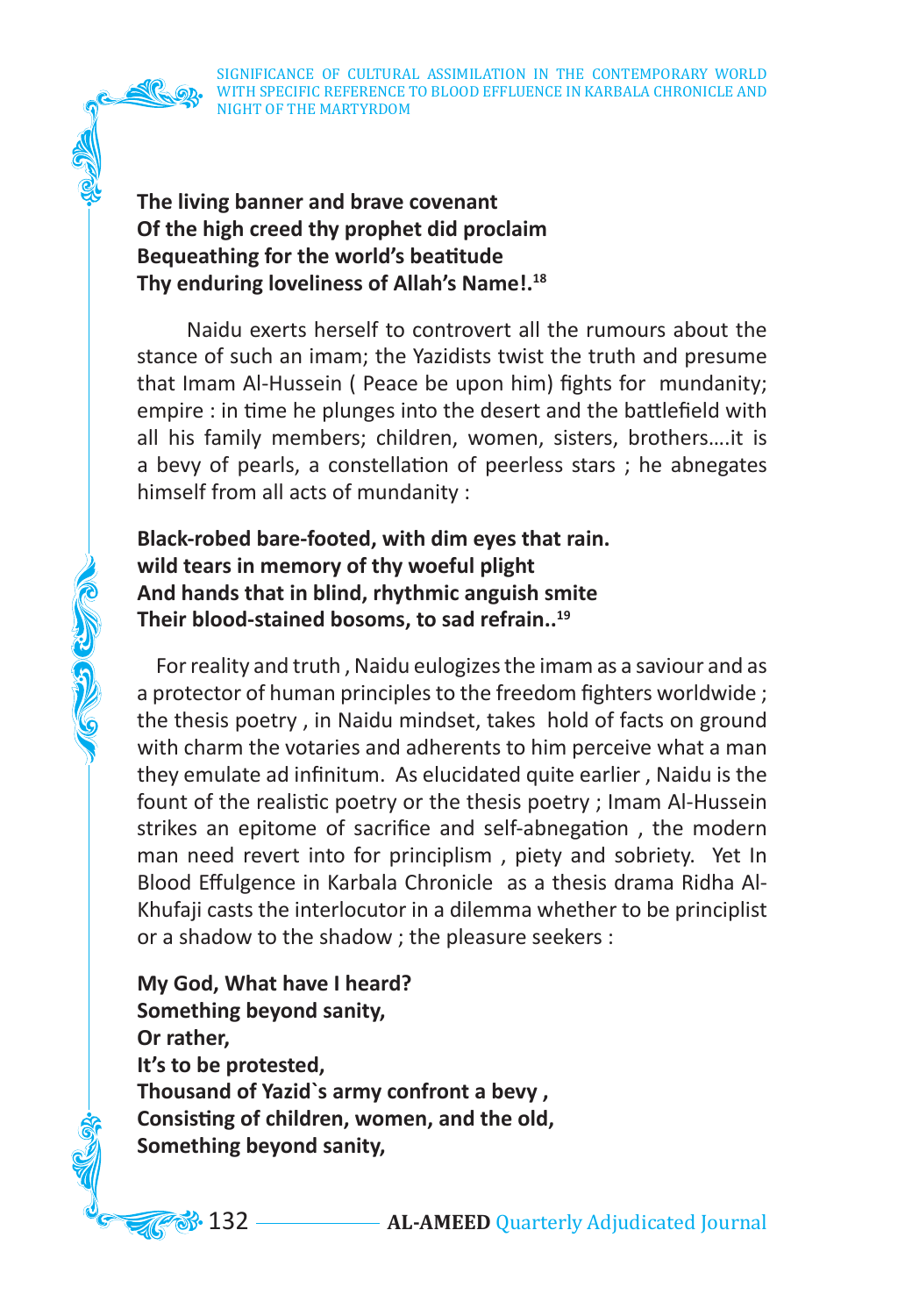**It's to know the truth, I'll never ever leave them, Until I catch at truth, I'll never leave them, It's more imperious than I do expect, They fear that I do uncover the whole matter, It presages such a sense, It'll never leave them.20**

To the last the persona endeavours to bid virtue and trace the truth at all costs; the friar , here, is a quantum leap in the events as the sinners and the accomplices do the machination of atrocity and the interlocutor feels that there is no justice or nemesis to such people ; it is beyond the poetic justice , it is the justice of human mind and conscience , none could perpetrate such sins without perdition in the here and the hereafter. Additionally, because of the scholarly nature of the poets engaged in writing these elegies (especially in the 19th century) the Kashmiri marsiya (elegy) emerged as a living repository of mediaeval sciences, philosophy and thought. Not only are the marsiya (elegy) writers poets , the members of an elite intellectual group and well versed with traditional Islamic knowledge, therefore their elegies also became a medium for them to celebrate their learning and understanding of the prevalent science and other associated subjects.

These elegies are admired for their ability in reviving the memory of the battle of Karbala and at the same time they are carriers of history. For instance the repressive nature of the Afghan regime in Kashmir (1752-1819) is recorded by Hakim Mulla Azeemud-din a prominent 19th century elegist, physician, and courtier in the Dogra durbar in a letter written to Moulvi Rajab Ali Khan; the Husseinist doctrines strike deep roots in the vein of freedom seekers and dreamers, the virtue characters in the Blood Effulgence in Karbala Chronicle exude themselves to expose on fact that a despot surrenders one day and never surmounts though dictatorial or savage:

**32<sup>nd</sup> Edition** Rabi Al-Thani 1441 . December 2019 ––––– 133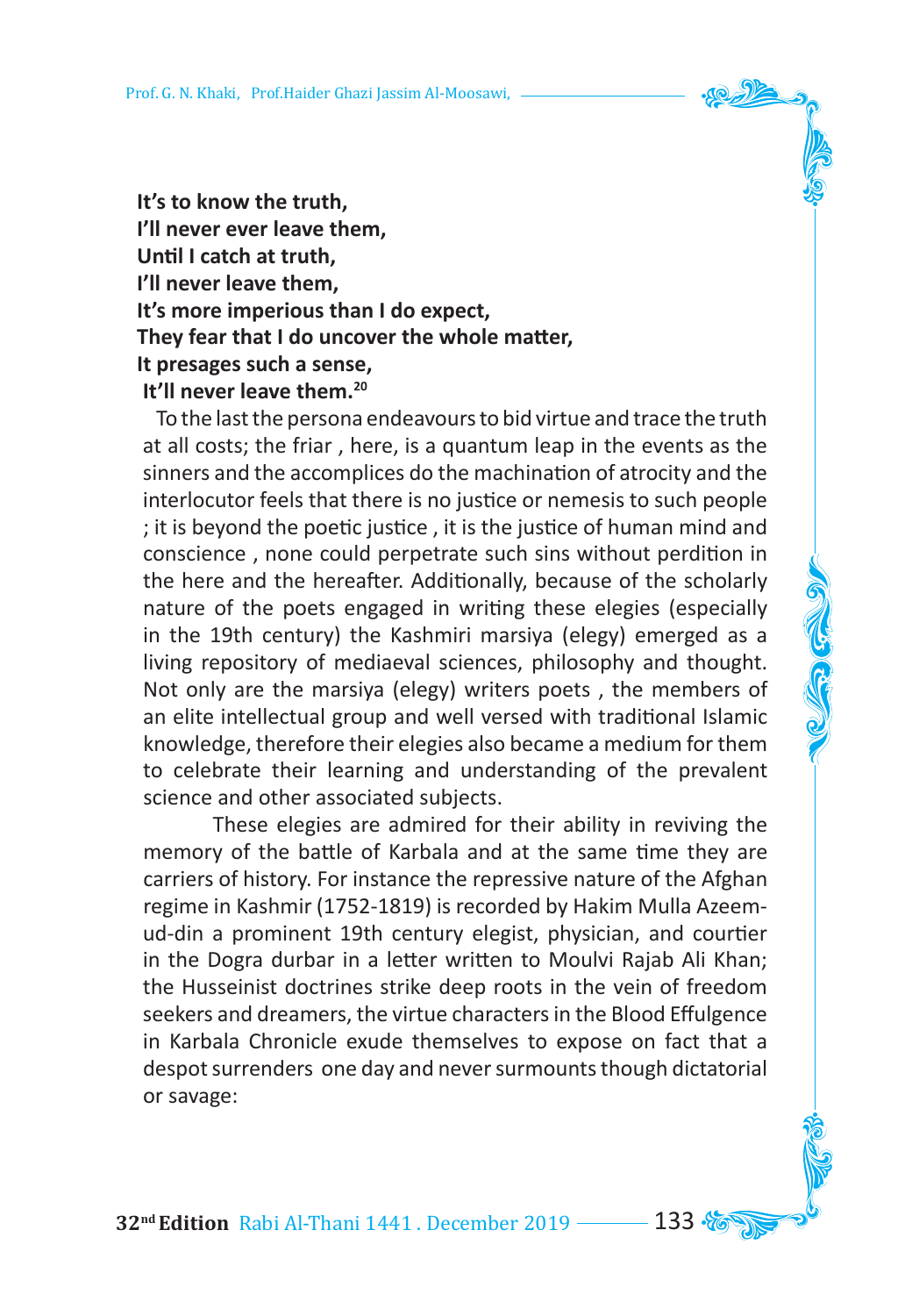SIGNIFICANCE OF CULTURAL ASSIMILATION IN THE CONTEMPORARY WORLD WITH SPECIFIC REFERENCE TO BLOOD EFFLUENCE IN KARBALA CHRONICLE AND NIGHT OF THE MARTYRDOM

**It's the time whose ingredients , The Satan dovetails and summons all his venoms to construct it, To the extent; it turns to be a façade to it , I do come not to fight the people, But we do perceive that tumult and opposition, Seizing control of everything, The people of injustice endeavour , To confiscate the light of our volition, To bid us gulp the humility cup, But ,far, Far, far from us to be held in humility(4), It's a must to flow such hospitality, To irrigate the dreams of the confiscated generations, With a spring-water never to be in drought.21** 

 " Far, far be from us to be held in humility " runs in the blood streams of the freedom fighters worldwide as both an impetus and a forte ,that is why such a wave in literature could be called as a forte epic genre ; freedom fighters bring such a word into effect when necessary : the Iraqi soldiers in the liberation battles against the gangs of scum hoist one colour ; it is the Husseinst`s . However the elegy of Husein a.s. as a symbol of Shias Muslims culture ; the elegy as well as the zikr of Imam Husain is an important component of culture among Shia Muslims of the world and of Kashmir in particular . It has been assimilated in the culture in such a way that recognition of these people is through elegy or marthya . The Sufi poetry and music has predominance in Kashmiri culture pertinent to rishism of post-Islamic era. Hence the Kashmiri marsiya (elegy) and traditions of celebrations of martyrdom and mourning ceremonies are associated with Sufi traditions.

CONGRESSION

 Imama Bara Or Matam Sarai is an important component of martyrdom ceremony of the Imam Hussain and refers to as Hussainiya in Non-Indian culture. In Kashmir the Imam Baras are found in all localities, with Shia inhabitation but there are some central places which have specially constructing Imam baras. These central Imam Baras are similar in internal constructional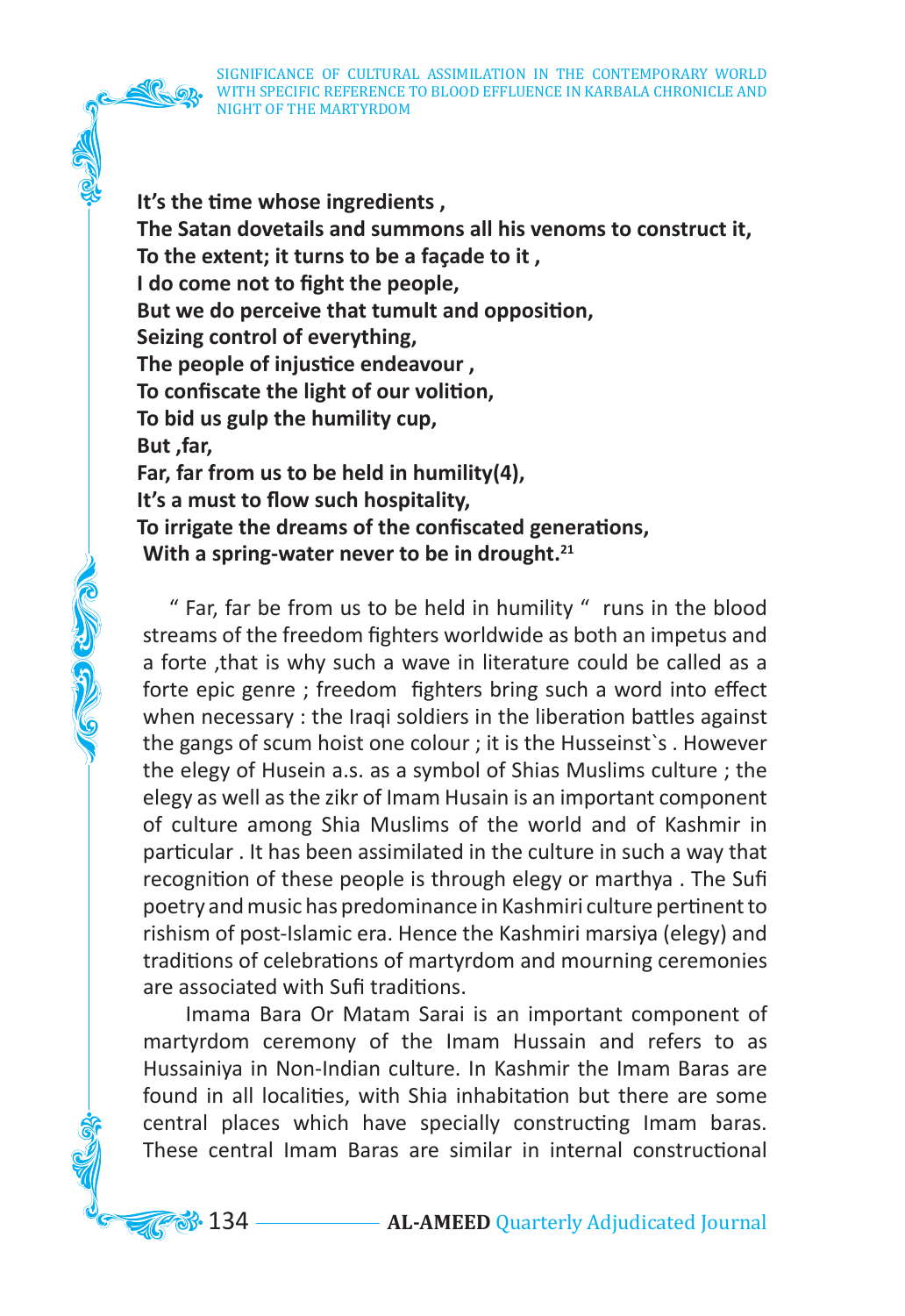structure to Sufi khankahas .It is due to the fact that sufis saint who visited Kashmir for propagation of Islam established Khankahs for educational and worship purposes e.g khankahi Mir Syed Ali Hamdani at Zaina kadal, Khankahi Mirshams-ud Din Iraqi at Zadibal. During that period these served as Ibadah khanas (worshiping Houses) and madrassas (learning centres).All religious activities were organised there. The khankaha Hamdaniya possesses an almi shraeef (Islamic flag) brought by Mir Syed Ali Hamdan. This was taken out in procession of the occasion of Moharam for ziarat of common people. Similarly khankahi Nur Bakhsh at zadibal served as Imam Bara for a long time.

 Husseinist doctrines and the social rituals grow momentum in modern age and stern the prow of attention to edification and guidance: The voice or zikr of Imam Hussain a.s is an essential component of life of Shia Muslims in solidifying the human soul and flourishing human knowledge of life . Therefore the death of a Shia Muslim, Friday prayers, Quran recitation ceremony, departure to Haj pilgrimage, etc all require the zikr of Imam Hussain. This zikr is in the form of recitation of elegy of the Imam. This elegy must not be forgotten any time and requires soothing the worldly worries. In the previous year on the eve of devastating flood in the valley, the affected people were made in stay in Imam Baras, halls etc at many places. In additions to do supplication to Almighty Allah for the relief from the calamity as people commemorate the acts of atrocities the imam Hussein groans under and recite regular nimazeesto perfume Zairat of Imam after a nimaz ends; however the zirah performed in Arabic language.

 In death ceremonies people are required to perform his/her last rites as per religious ritual. There are lamentation and waling as per the culture of the people. However, among Shia Muslims it is required to recite the elegy of Imam Husain after the performance of ritual bath .No family will remain without it. All the family members, relatives, neighbours gather , males and females separately ,around the coffin of the dead and a zakir stands up and recites the elegy. The elegy of Imam Husain is recited for the (dead if he is elderly/ head of family/father , that of Hazrat Ali Akbar for a youth, that of

**32<sup>nd</sup> Edition** Rabi Al-Thani 1441 . December 2019 ------- 135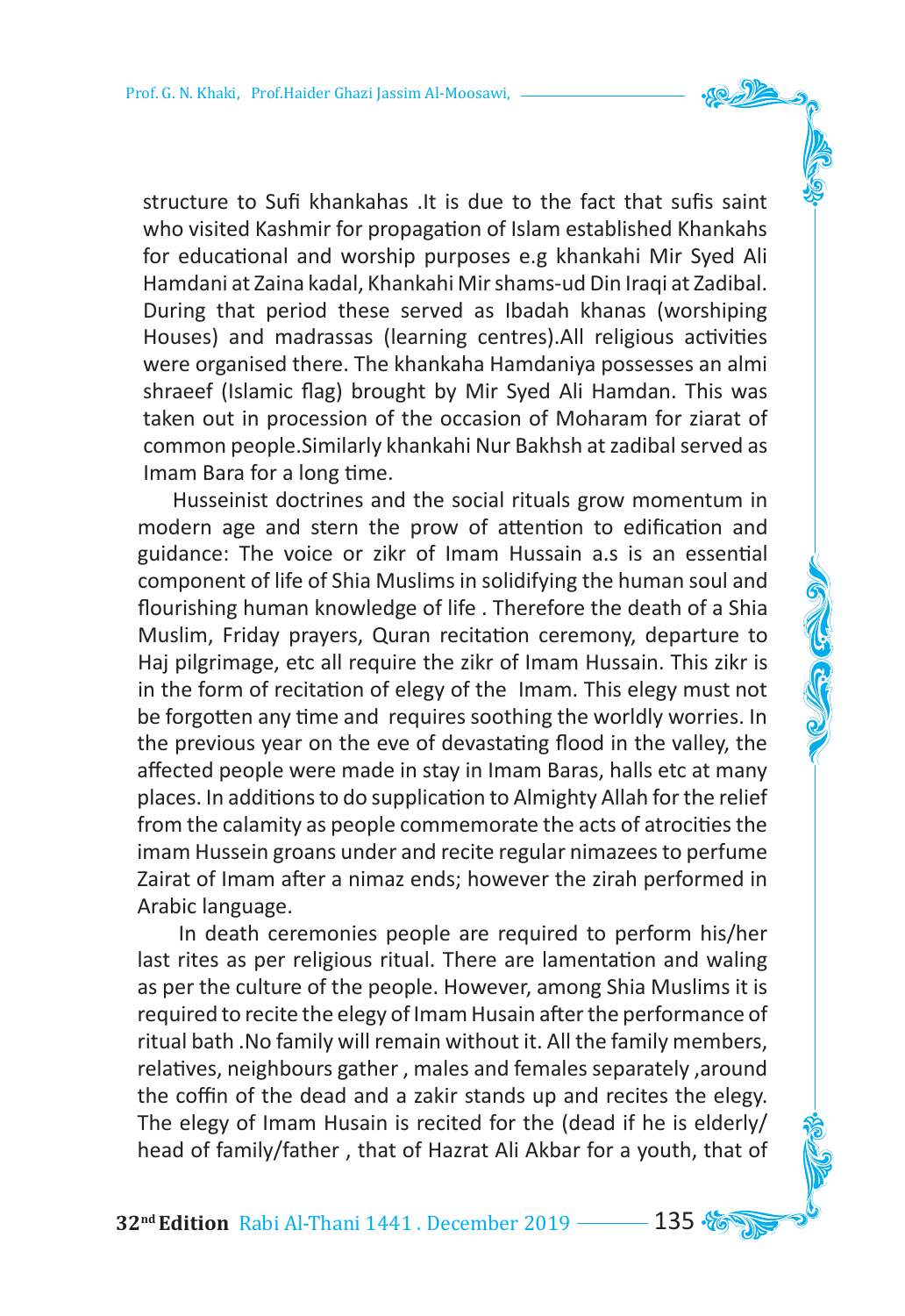SIGNIFICANCE OF CULTURAL ASSIMILATION IN THE CONTEMPORARY WORLD WITH SPECIFIC REFERENCE TO BLOOD EFFLUENCE IN KARBALA CHRONICLE AND NIGHT OF THE MARTYRDOM

Ali Asgar for a kid , that of Hazrat Fatma/ zainab and Husein for a female etc. Such gives a helping hand to the tenet of pageantry , one of the salient manifestos of the Husseinist theatre theory, as the stage tends to be life itself and the audience could be any one invited or not invited, pays or not pays ; it is a street performance and the characters have to exude their potentiality and empathy to convey the message :

**It's time whose agony is exposed, Falsehood burdens it, Misconstruction emaciates it , Time grows maniac, devours even its organs, At each morning, we do await a calamity, Tribulation creeps into the day of the village, Yet Muawia`s son enthrones, Poverty and tribulation prevail throughout cities.<sup>22</sup>**

C G G C

 In the succeeding four days, there is more or less regular reciting of elegy and the voice of Husain resounds within the house. On the fourth day when the condolences terminate, lots of people visit the house and the elegy of Imam Husain is recited at least three to four times a day. Generally a learned cleric comes and delivers a lecture (Khutba), the same terminates with mentioning Imam Husain and leads into emotional flagellation for the gruesome atriocity committed to him and his bevy .

Similarly on 15th and 40th and annual commemoration of the death ceremony, there are essential requirement of organising a majlis and voice of Husain is raised through elegy as well lecturers delivered by a clerics ,Majalis: Muslims as well as non-Muslims in India have many annual festivals in addition to their religious festivals. These are days corresponding to different seasonal, agricultural activities. Among Shia Muslims of Kashmir the traditional festivals have given place to voice of Husain A.S. In different pockets of Kashmir, where they inhabit the valley of Kashmir, the voice of Husain is raised in the form of majalises. These are organized throughout the year , particularly in summer and on the eve of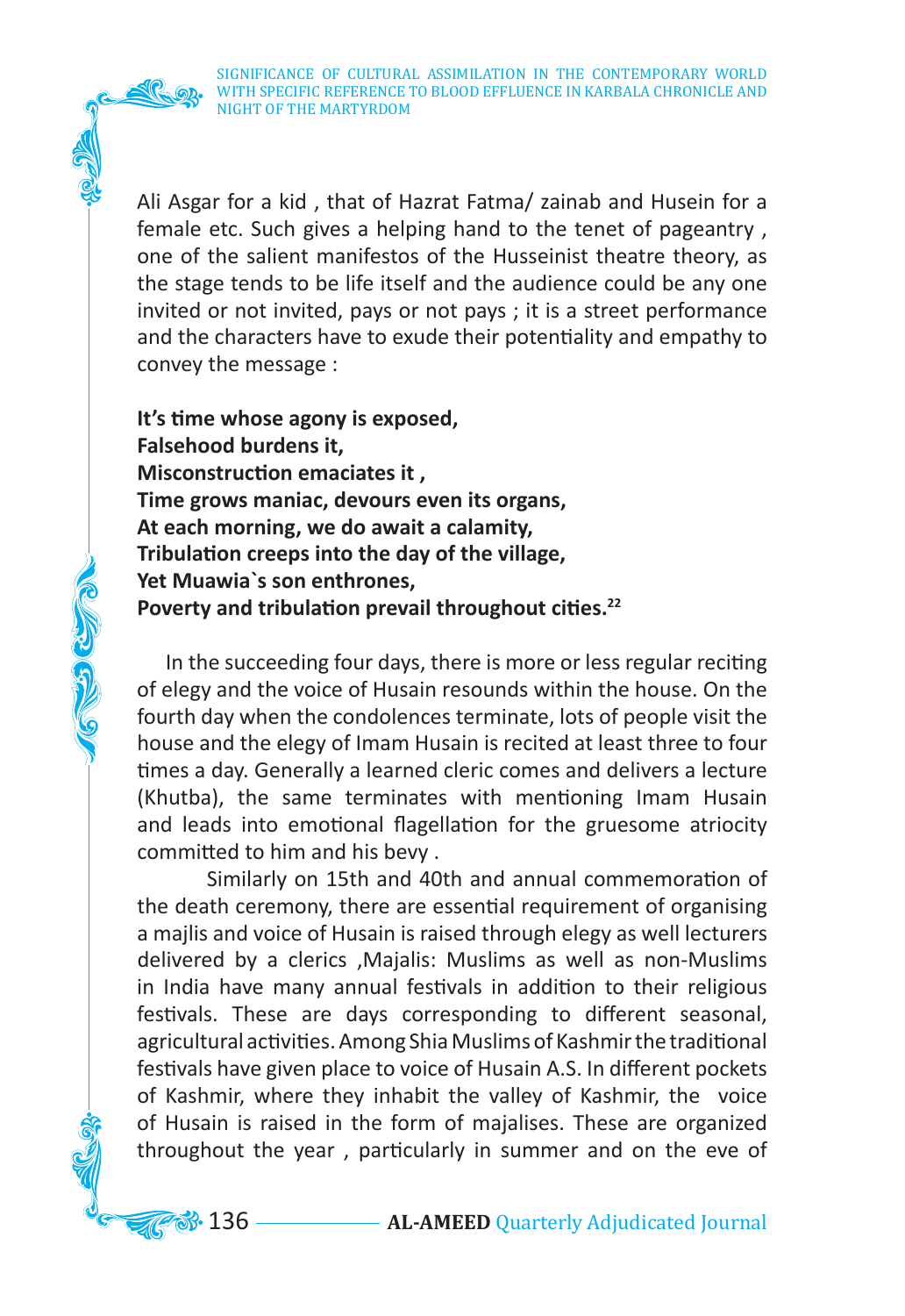death ceremonies of Prophet s.a.w and Imams. The date of a majlis at a particular place is pre-announced through media. Generally people must be beforehand aware about different majalises as these have been held since long in Kashmir. On the occasions many renowned zakirs (elegy reciters) attend the occasion and present their contribution to the Imam Husain.

 The language of the elegy is Kashmiri and these elegies have been written since centuries. These are a part of Kashmiri literature. The writers of these elegies have been great scholars, poets and religious persons. The elegies in Kashmir have following structure:

1. Al-Hamd- praise to Allah. Generally elegy starts with Al-Hamd. There is mention of Allah's blessings to Humanity. 2. Naat- the verses in praise of Prophet Mohammad

s.a.w.

3. Madah - the praises and mention of the Imams starting from Imam Ali . His miracles and position in the progeny of Prophet. Durd i.e. miseries - the details of sufferings of Imam and his companions etc. It is pertinent to mention that there is no elegy in the Kashmiri language but containing the voice of Imam Husain in addition to mention of any Imam or companion.

 The marsiya or elegy have an impact on dramatic culture. it means that stage plays as written and organised so great a role in the contemporary Arabic culture etc with regard to the commemoration of the martyrdom of the Hussain  $a.s<sup>23</sup>$ , it is not staged in Indian subcontinent but the recitation of the marsiya gives a dramatic effect to the audience<sup>24</sup>. Even marsiya in India and Pakistan has basically a great impact on Mir Anis and Mirza Dabeer in light of dramatic traits . In Kashmiri marsiya (elegy) the dramatic influence has been mentioned as follows $25$ :

1. A drama (play) needs characters and the elegy of Karbala has those historical characters already in existence.

2. The dialogues are also present in elegy which are requirements of a drama.

3. There is mention of contrasting characters in the event of Karbala who are antagonistic to each other in the

**32nd Edition** Rabi Al-Thani 1441 . December 2019 137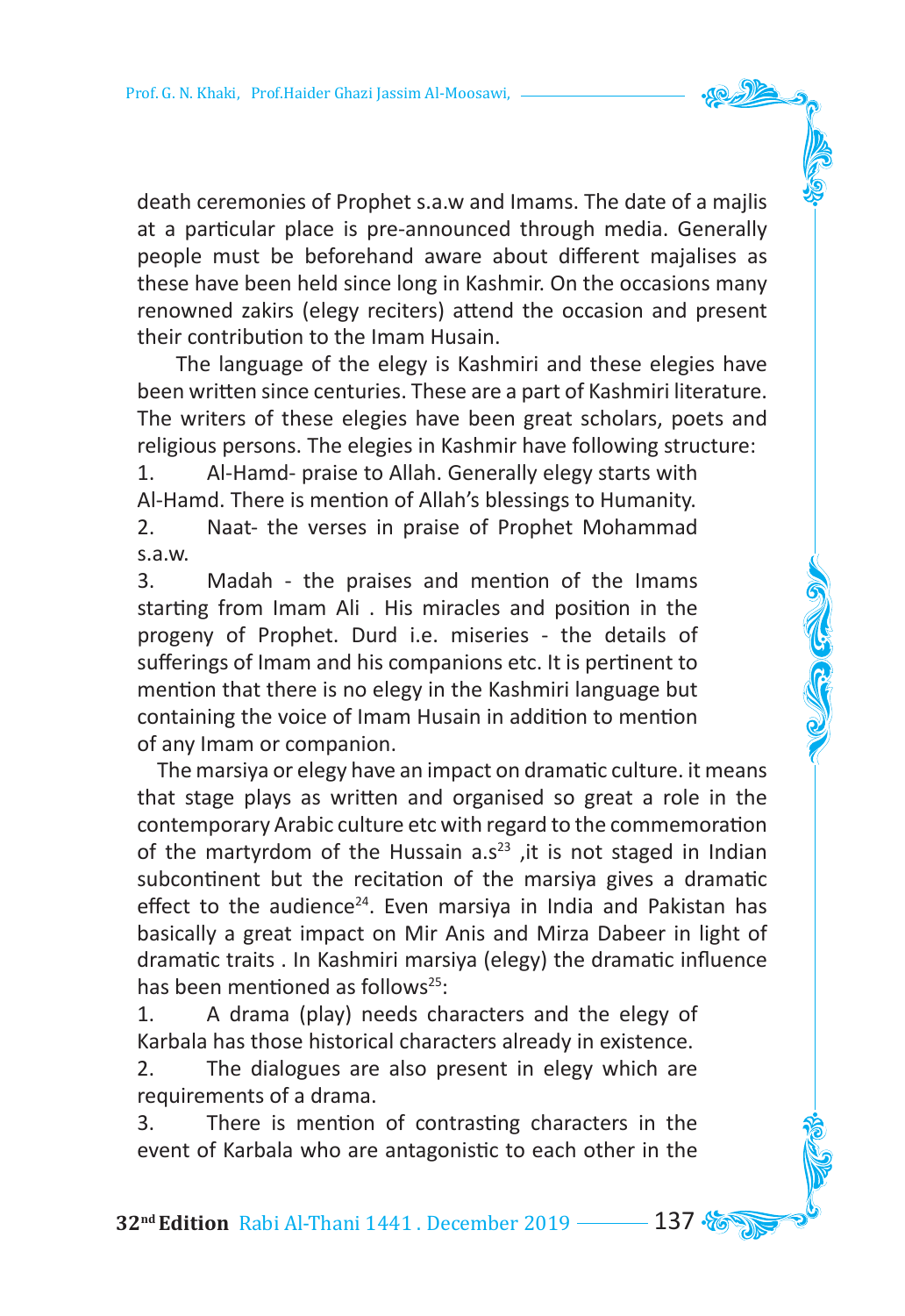battle. The initial dialogue between the outgoing warrior and the enemy is representation of dialogue in a drama.

Some scenes from Karbala as mentioned in Kashmiri marsiya (elegy) are asfollows: In an elegy by Late Hakeem Habib ul Lah the poet; the scene of thirst is mentioned as below<sup>26</sup>:

" Perhaps Hussain A.S remembered that event, when he fell to miserable dearth of water due to transgressors' cordon of the river .When Hussein, with splashes of tears down his eyes, goesto enemy with child in his lap, asks for water . He was addressing them and saying that the water of Euphrates is quenching the thirst of beasts and asks for a single cup for his child.

He said, if I have to die without quenching my thirst but alas my little flower is withering due to lack of water."

"I would not have brought the baby here, if his mother had milk to feed him but hunger has dried her milk."

"If you would not give water to me at least give it to the innocent child who has done nothing harm to you people."

 More or less similar event is mentioned in Blood Effulgence in Karbala Chronicle, Harmala, the killer of the Ali Asgar , the six months son of Imam Hussain addresses the friar of a village:

**Friar: have thou killed an infant In the bosom of his father? Harmala:** 

**A thirsty infant whose father intends,**

**To trick the people into shifting the course of the battle,**

**He comes to ask us for a sip of water to the infant,**

**Just imagine, father,**

**What will the soldiers` feelings be?** 

**They are in thousands, thousands, from our tribes,**

**When observing the thirsty infant and his father soliciting The people to salvage him.**

**Such a scene would be more poignant ,**

**Than the sword at that moment.**

**So I am to decide to settle the matter; I shoot him in the neck, I who save `Abdullah from his thirst;** 

**As Bin Ali pretends so.27**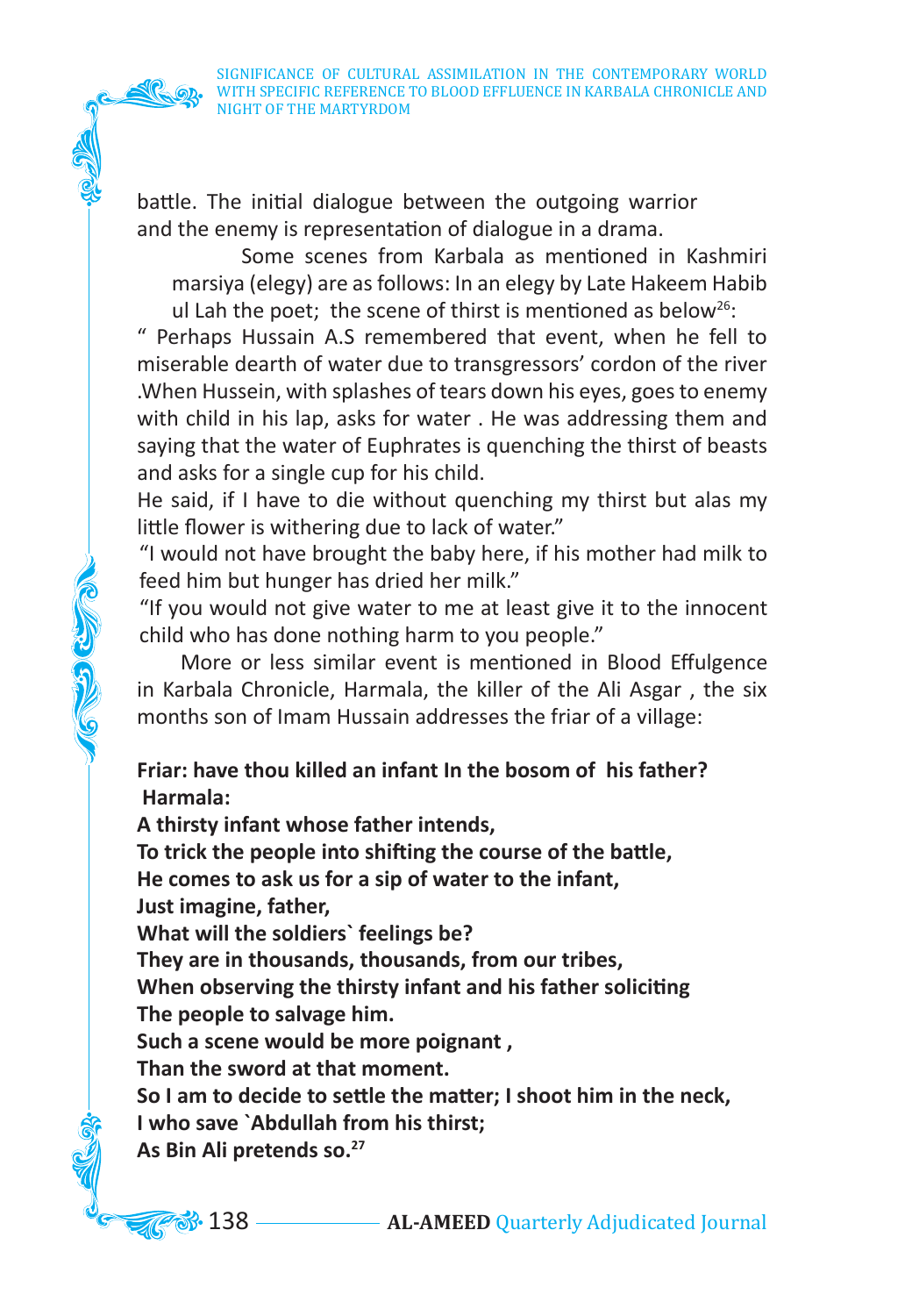" sip of water " engraves a chronicle resistant to twilight or desuetude ; pilgrimage to Karbala surges as the innermost wish of every Muslim to visit Mecca and Medina for performance of Haj pilgrimage, however, there is binding that only wealthy persons can perform this religious obligation. There is no need of its performance if one is not financially sound enough. But there is no such religious condition for visiting the shrine of Prophet and his descendents viz. Karbala. A person can even manage with a loan. Hence, most of the shia Muslims, in spite of financial issues want to perform and most of them succeed visiting shrine of Imam Hussain a.s in Karbala. Every one wishes to pay homage to this great martyr. Hence a large number of groups of zaireen go on ziarah to Karbala-I –Maula ( as it is referred to) during different periods of a year. Many wish to participate in the grand procession from Najaf to Karbala on the eve of 40th ceremony of Imam Hussein a.s, (in the second month ,Safar ul Muzafer, of Islamic calendar) where people from all over the world participate, totalling to millions of mourners. It is to mention here that every person who performs pilgrimage to Karbala is addressed as Zawar in local dialect. In so doing, the blood ,here, resuscitates all the principles Imam Al-Hussein sacrifices himself for , the Blood Effulgence in Karbala Chronicle terminates at one fact that man should be man in all that struggle and never loses himself to mundanity :

**Over and above, it's more than a clique, It's an anthem in the dominion of Allah, Then only then, it strikes deep roots, In the womb of the earth, So the tenth day is a harvest one, As the prelude lurks in the strive, A sacred fruit grows ripe in most brilliant trees hailing Throughout the horizons. In a valley held a meandering river, In captivity of thousands, Whose reverse is just scorching heart and sand,**

**32<sup>nd</sup> Edition** Rabi Al-Thani 1441 . December 2019 **139 %**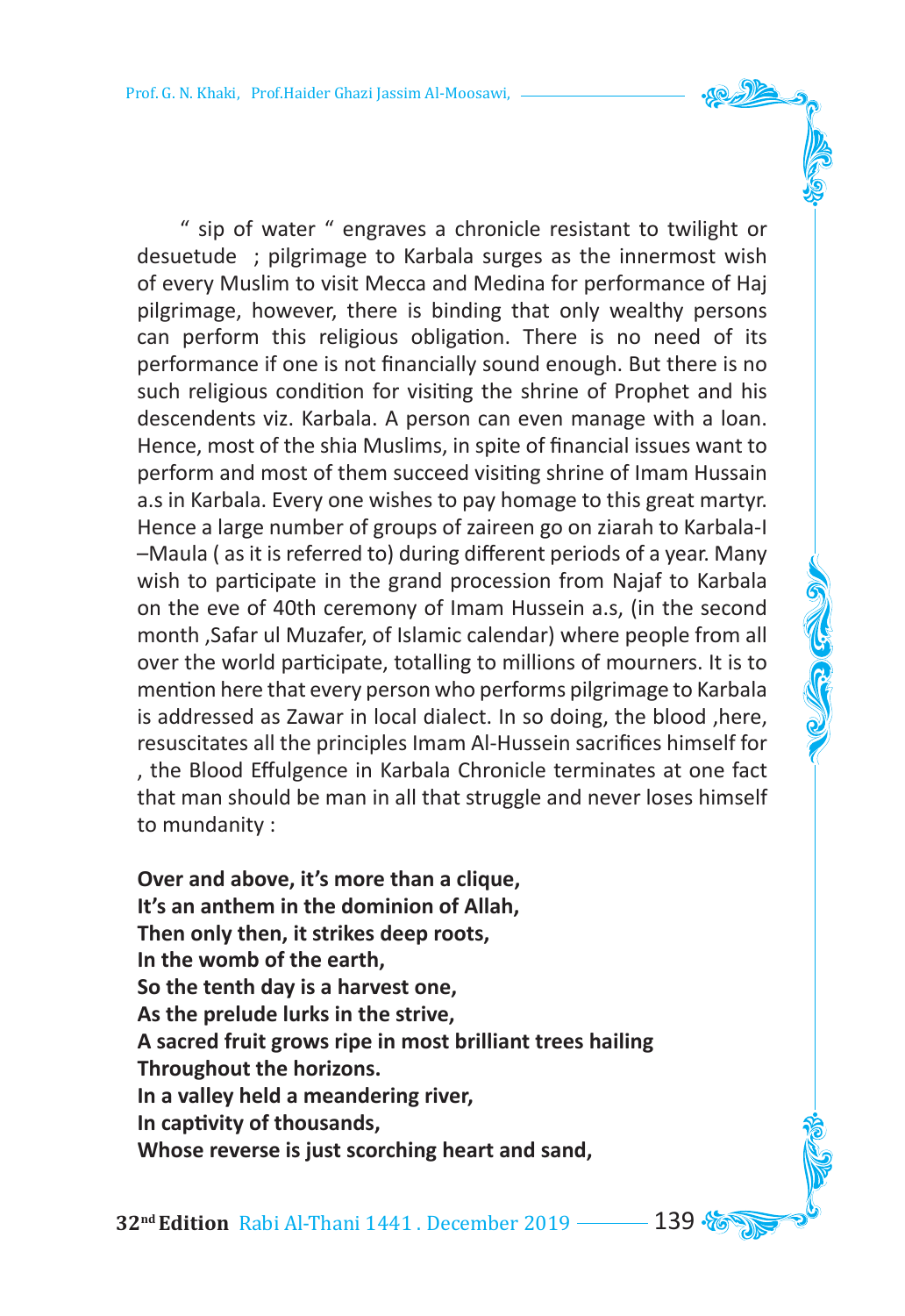SIGNIFICANCE OF CULTURAL ASSIMILATION IN THE CONTEMPORARY WORLD WITH SPECIFIC REFERENCE TO BLOOD EFFLUENCE IN KARBALA CHRONICLE AND NIGHT OF THE MARTYRDOM

**Loses its virility, A groan devastates the shield of thy pains, Dinars do veil the light of aptitude; Pawns from quasimen set fire to my pavilion; To escalate the tempo of the scene.28**

 The pawns tilt at the windmills just to gain something mundane in time they lose themselves to degradation and relegation , the dramatist in the abovementioned excerpt manipulates a panyon technique as there are certain modern words, anthem , dinars,quasimen and tempo , pertinent to the market jargon to bid his ideology ring true in the mind of the interlocutors.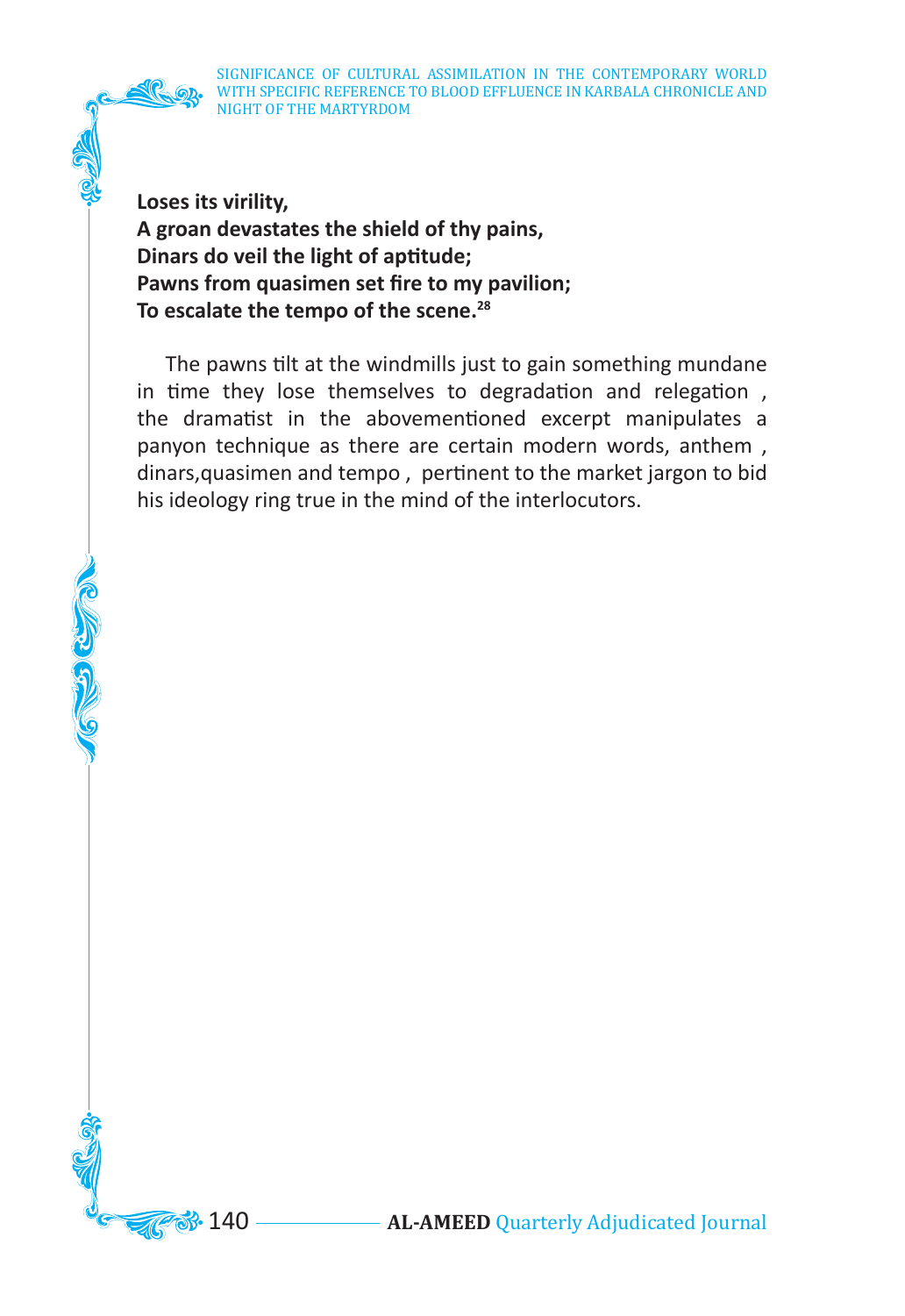### **Conclusion**

 Theculturalassimilationflourisheswherevertherearehumanitarian factors : Islam promulgates all the humanitarian tenets to breathe on earth with dignity and felicity. In time , literature, as hedonistic and didactic, finds fertile soil in broaching virtue versus vice conflict. Man could revive and resuscitate all the human traits though sordid circumstances , so the Islam, asread, written , recited and perceived, prevails throughout the world as tolerant and complaisant to cultivate man ;in specificity the translation movement in the eighth century facilitates the globality of its message ; India is one of the regions responding to such principles; literature , as the fulcrum of life, takes hold of the martyrdom of Imam Al-Hussein as an epitome in life ; the Blood Effulgence in Karbala Chronicle floats into surface as a clarion shout and a resonance to all the divine principles to yoke people altogether in one land , one culture and one ordeal; Al-Hussein, as a man, a corpse or an imam, surpasses all the frontiers of expectations and ensconces his viewpoints in all hearts regardless of ethnics and skin, that is why the Husseinist literature could be considered as a forte epic genre as it nourishes the human mind and morality with edification and decorum ; it is a way to live and to deal with others in light of the cultural assimilation.

 Both of the litterateurs manipulate the religious horizon to nourish the human soul with piety and chastity and revert into certain techniques to reflect these preponderant viewpoints in light of both the thesis drama and the thesis poetry ; in Blood Effulgence in Karbala Chronicle the stichomythia and the pylon techniques permeate through the text just to give full rein to the characters in divulging their inmost intents yet Night of the Martyrdom revives the past as it reminisces the atrocities and carnage of the battle void of any parity ; Sarojini Naidu grants such a nucleus all heed and perception in cultivating modern man ;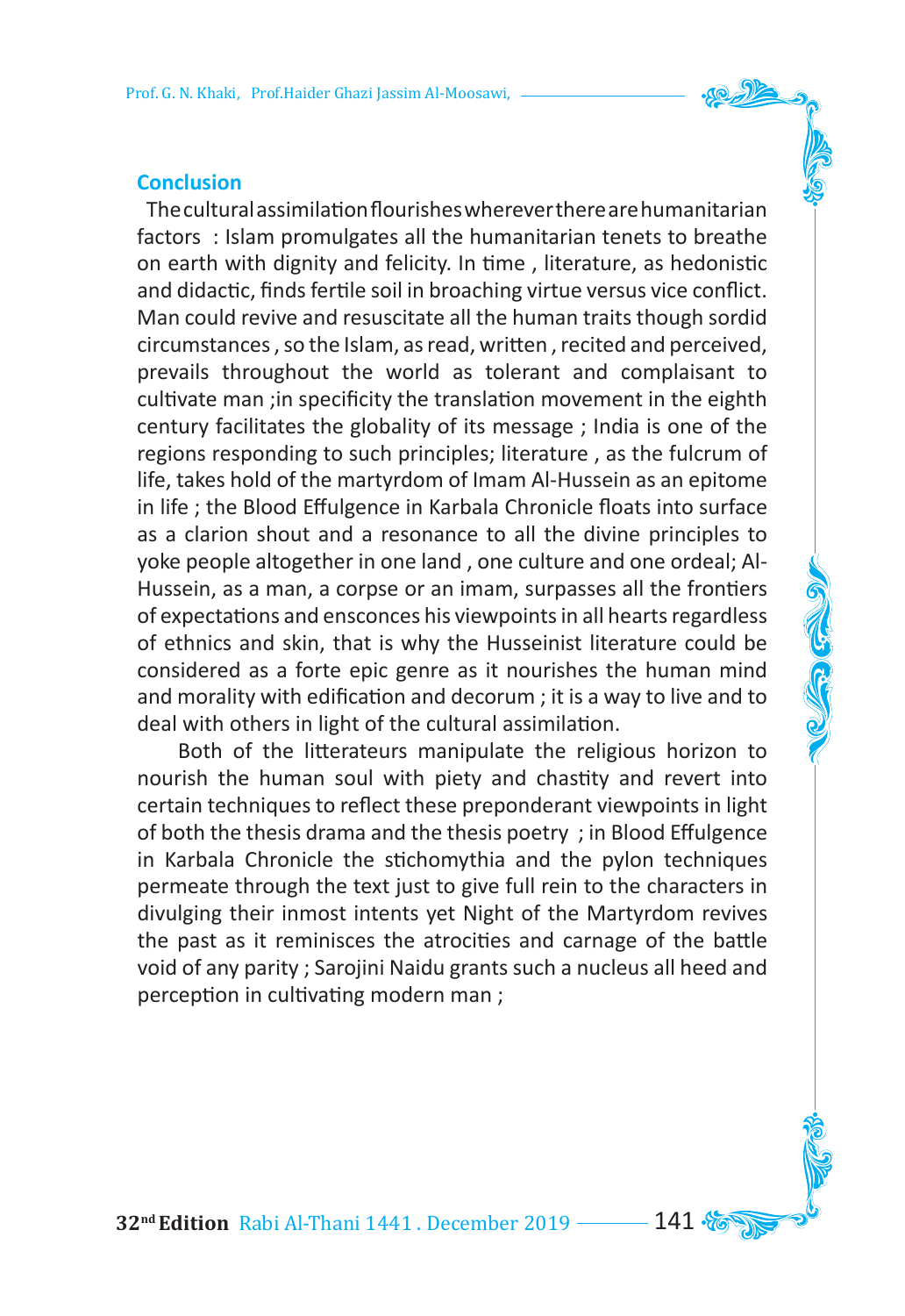

# **Notes**

- 1. Jigar Mohammad; "Central Asia and Persian People in the Mughal Sources, A Study of the Ain-i-Akbari",in Gulshan Majeed, ed. Emergence of Central Asia; Perspectives." Pp. 199-200
- 2. (Mansura Haidar.)
- 3. Dr. G. N. Khaki , Cultural Interaction between Central Asia and India; Studying the Role of Islam.p8 .
- 4. Ibid ,p.8.

CO CON

- 5. Yusuf, Abdullah Ali , The Holy Quran, ,Text Translation and Commentary ,Kuwait, Kuwait University Press, Sura , Shura ,1989.
- 6. Al-Quran: Aya mubahila, Hadeeth Hussain ul mini wa ana minal Husain, etc)
- 7. When the prisnors were released by Yazid, they were permitted to perform mourning ceremoney of the maryers.So Imam Zainul Abidin and Zainab diected all their family members and friends partcipate.After that the custom of moourning continued.
- 8. Kuli yawmin ahura wa kuli arzin Karbala.t means that kabalas message and the martrdoom is an ideal type and every event against the tyrants is offshot of it.
- 9. Ridha Al-Khufaji. Al-Hussein`s Voice : Blood Effulgence in Karbala Chronicle. Karbala :Dar Al-Warth, p.43,2011.
- 10. Ridha Al-Khufaji. Al-Hussein`s Voice : Blood Effulgence in Karbala Chronicle. Karbala :Dar Al-Warth, p.33,2011.
- 11. J.A.Literary Terms and Literary Theory.London: Penguin,,p. 864, 1998.

142 **AL-AMEED** Quarterly Adjudicated Journal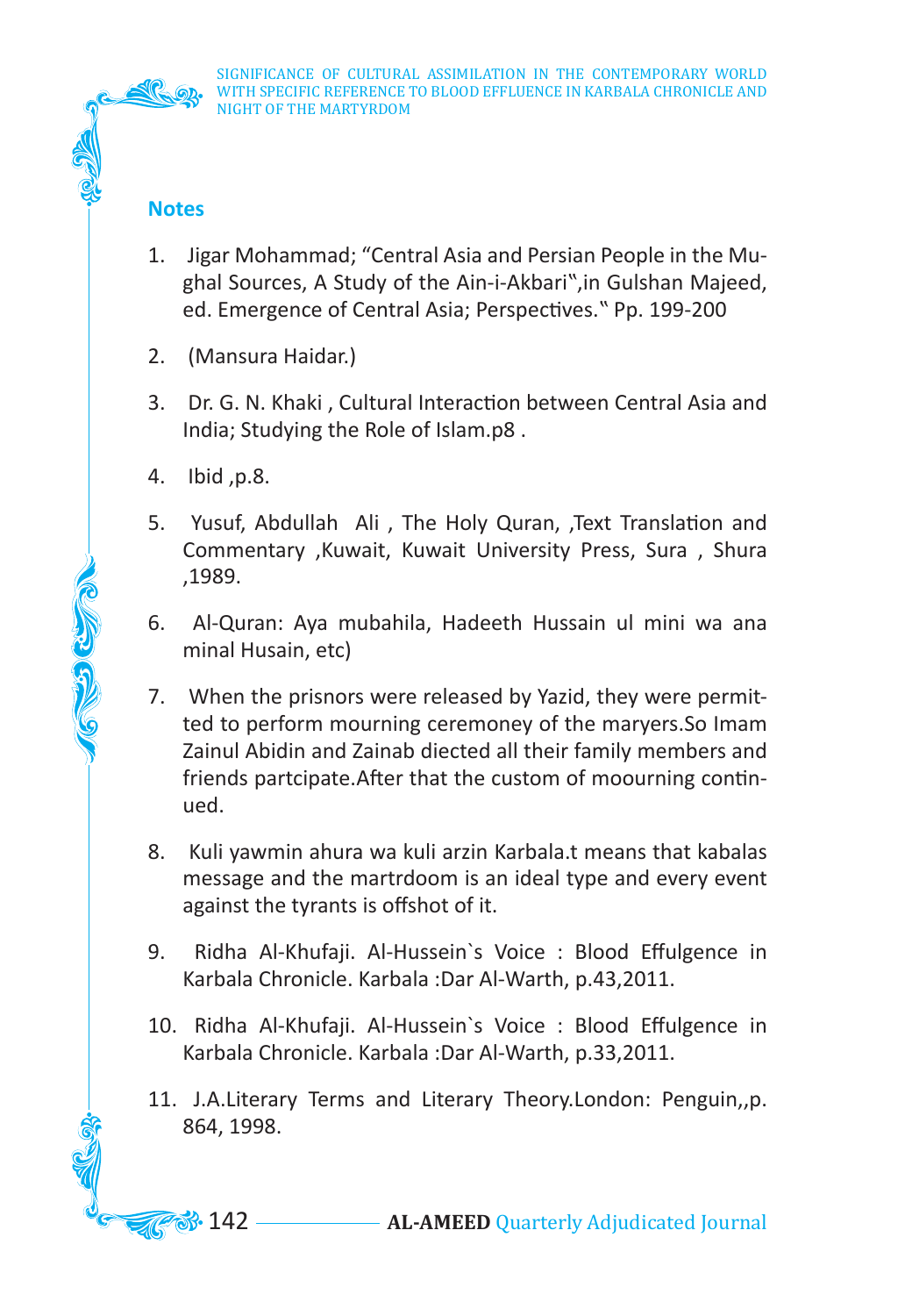- 12. Kazmi,Anees (1980) waidakh p 11.
- 13. Budgami Shahid Tarekkhi kashmiri Marsia.
- 14. Kazmi Anees Op.Cit.
- 15. www.galaxyimrj.com Galaxy: International Multidisciplinary Research journal ISSN 2278-9529 Vol. II. Issue. I 1 January 2013 (Bird of Time 4).
- 16. http://go.microsoft.com/fwlink/?LinkId=121315 Tribute to the Great Martyrs - Templates Novo Blogger
- 17. J.A.Literary Terms and Literary Theory.London: Penguin,,p.913,1998.
- 18. http://go.microsoft.com/fwlink/?LinkId=121315 Tribute to the Great Martyrs - Templates Novo Blogger
- 19. Ibid one-page article.
- 20. Ridha Al-Khufaji. Al-Hussein`s Voice : Blood Effulgence in Karbala Chronicle. Karbala :Dar Al-Warth, p.39-40,2011.
- 21. Ridha Al-Khufaji. Al-Hussein`s Voice : Blood Effulgence in Karbala Chronicle. Karbala :Dar Al-Warth, p.48,2011.
- 22. Ridha Al-Khufaji. Al-Hussein`s Voice : Blood Effulgence in Karbala Chronicle. Karbala :Dar Al-Warth, p.24,2011.
- 23. Khufaji,Ridha Al (2011).Ed&Trans: AlMusawi haider Ghazi Jassim Al-Husseini Theatre Theory under Explication .Karbala Media Section Cultural and Intellectual Department Al-'Abasiya Holy Shrinw. P 150.
- 24. Lone,Nargis (2012) Kashmiri aur Urdu Marsiya main dramayee Anasir ,Srinagar Ali Publishers ISBN: 978-81-922895-2-6 .p 143.
- 25. Ibid .p 168.

**32<sup>nd</sup> Edition** Rabi Al-Thani 1441 . December 2019 ––––– 143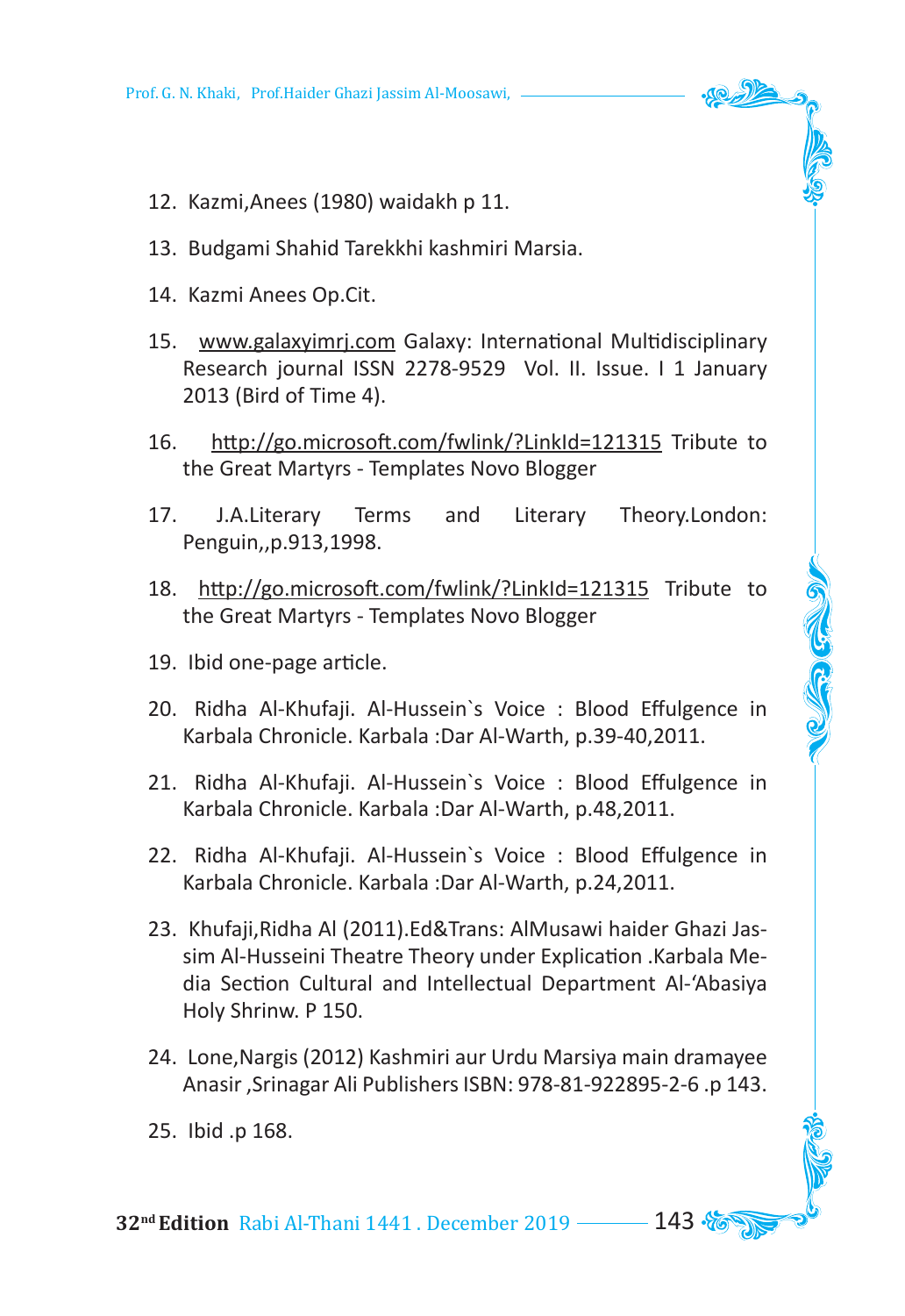26. Ibid,p.169.

27. Ridha Al-Khufaji. Al-Hussein`s Voice : Blood Effulgence in Karbala Chronicle. Karbala :Dar Al-Warth, p.33-34,2011.

28. Ibid, p. 61-2.

**CERCEMENT**